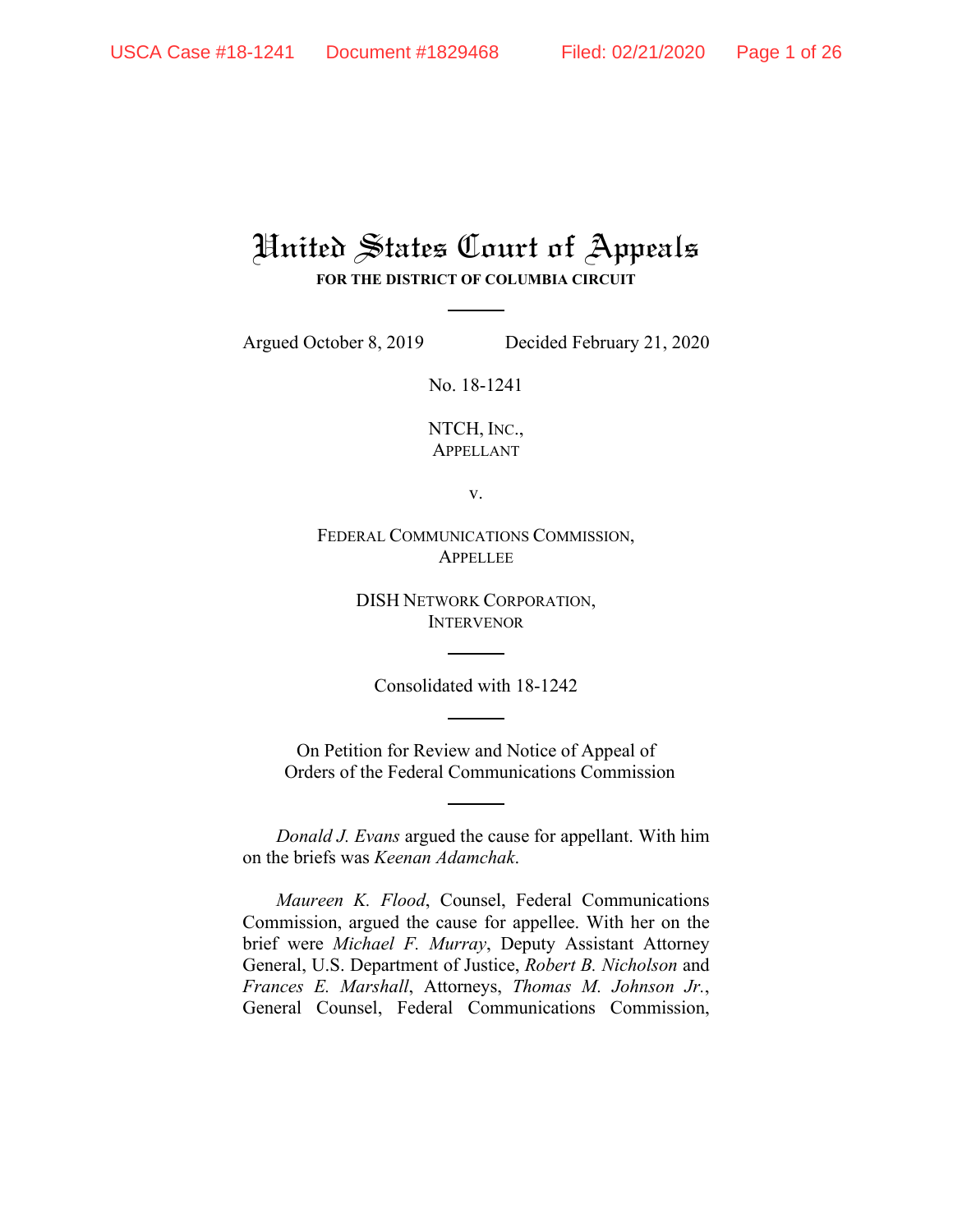*David M. Gossett*, Deputy General Counsel, and *Richard K. Welch*, Deputy Associate General Counsel. *Jacob M. Lewis*, Associate General Counsel, Federal Communications Commission, entered an appearance.

*Bryan N. Tramont* and *J. Wade Lindsay* were on the brief for intervenor. *Jennifer B. Tatel* entered an appearance.

No. 18-1243

## NTCH, INC., **PETITIONER**

v.

FEDERAL COMMUNICATIONS COMMISSION AND UNITED STATES OF AMERICA, **RESPONDENTS** 

> DISH NETWORK CORPORATION, **INTERVENOR**

On Petition for Review of Orders of the Federal Communications Commission

*Donald J. Evans* argued the cause for petitioner. With him on the briefs was *Keenan Adamchak*.

*Sarah E. Citrin*, Counsel, Federal Communications Commission, argued the cause for respondents. With her on the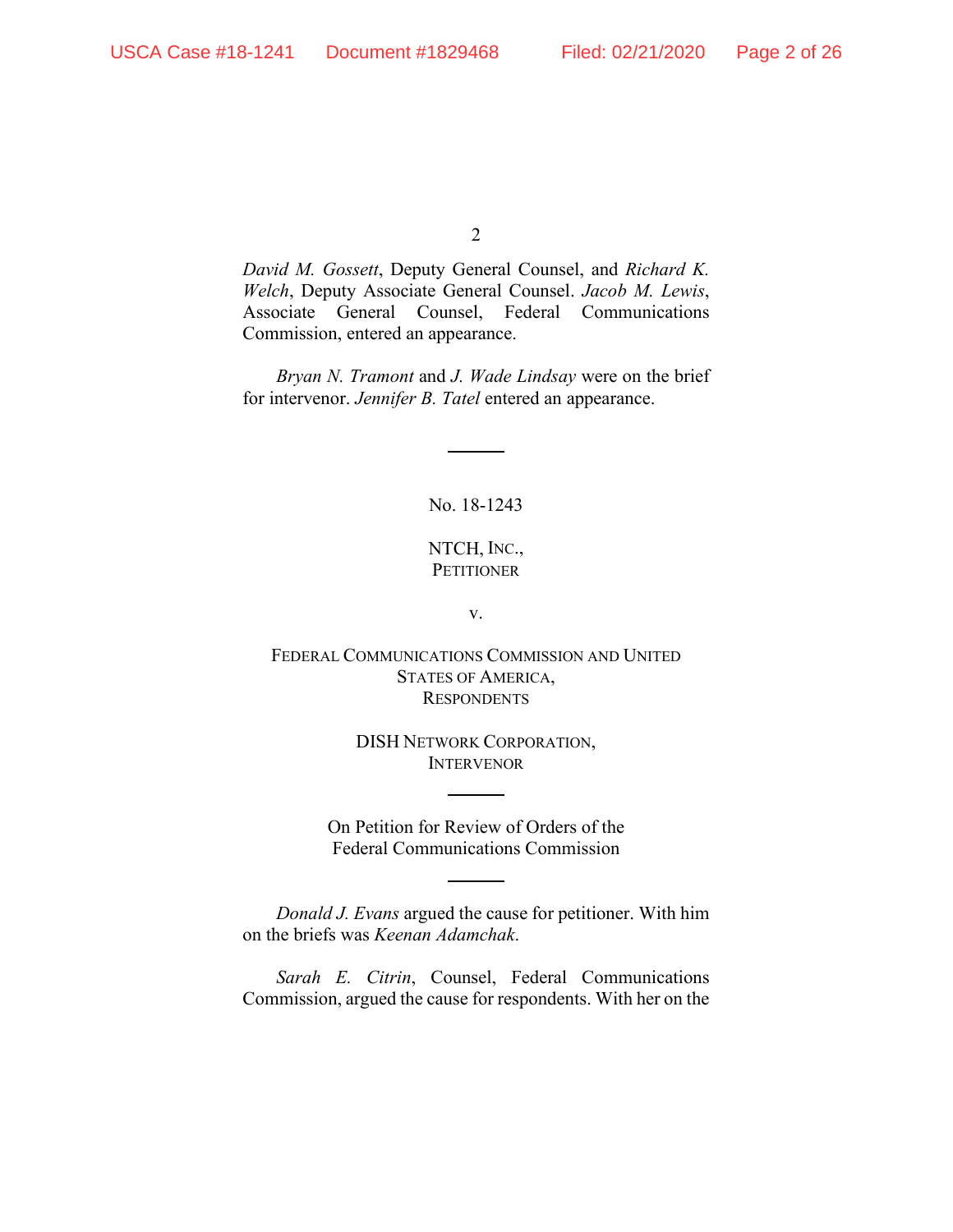brief were *Michael F. Murray*, Deputy Assistant Attorney General, U.S. Department of Justice, *Robert B. Nicholson* and *Frances E. Marshall*, Attorneys, *Thomas M. Johnson Jr.*, General Counsel, Federal Communications Commission, *David M. Gossett*, Deputy General Counsel, and *Richard K. Welch*, Deputy Associate General Counsel. *Jacob M. Lewis*, Associate General Counsel, and *Maureen K. Flood* and *Thaila Sundaresan*, Counsel, Federal Communications Commission, entered appearances.

*Bryan N. Tramont* and *J. Wade Lindsay* were on the brief for intervenor. *Jennifer B. Tatel* entered an appearance.

Before: TATEL, GARLAND, and GRIFFITH, *Circuit Judges*.

Opinion for the court filed PER CURIAM.

PER CURIAM: Title III of the Communications Act of 1934 charges the Federal Communications Commission with the regulation of the "channels of radio transmission." 47 U.S.C. § 301. These cases arise out of three Commission spectrummanagement decisions. First, the Commission "modified" Dish Network Corporation's licenses in the "Advanced Wireless Services-4 Band" (the "AWS-4 Band") to authorize the company to develop a stand-alone terrestrial network that could support wireless broadband services. Then, a year later, the Commission "waived" certain technical restrictions on these modified licenses, though it conditioned the waivers on Dish's commitment to bid a certain sum of money in a public auction for adjacent spectrum in the so-called "H Block." And finally, the Commission designed and conducted "Auction 96," in which Dish bid as promised and won the H Block licenses.

NTCH, Inc., a competitor to Dish, challenges all three decisions. For the reasons set forth below, we deny its petitions

<sup>3</sup>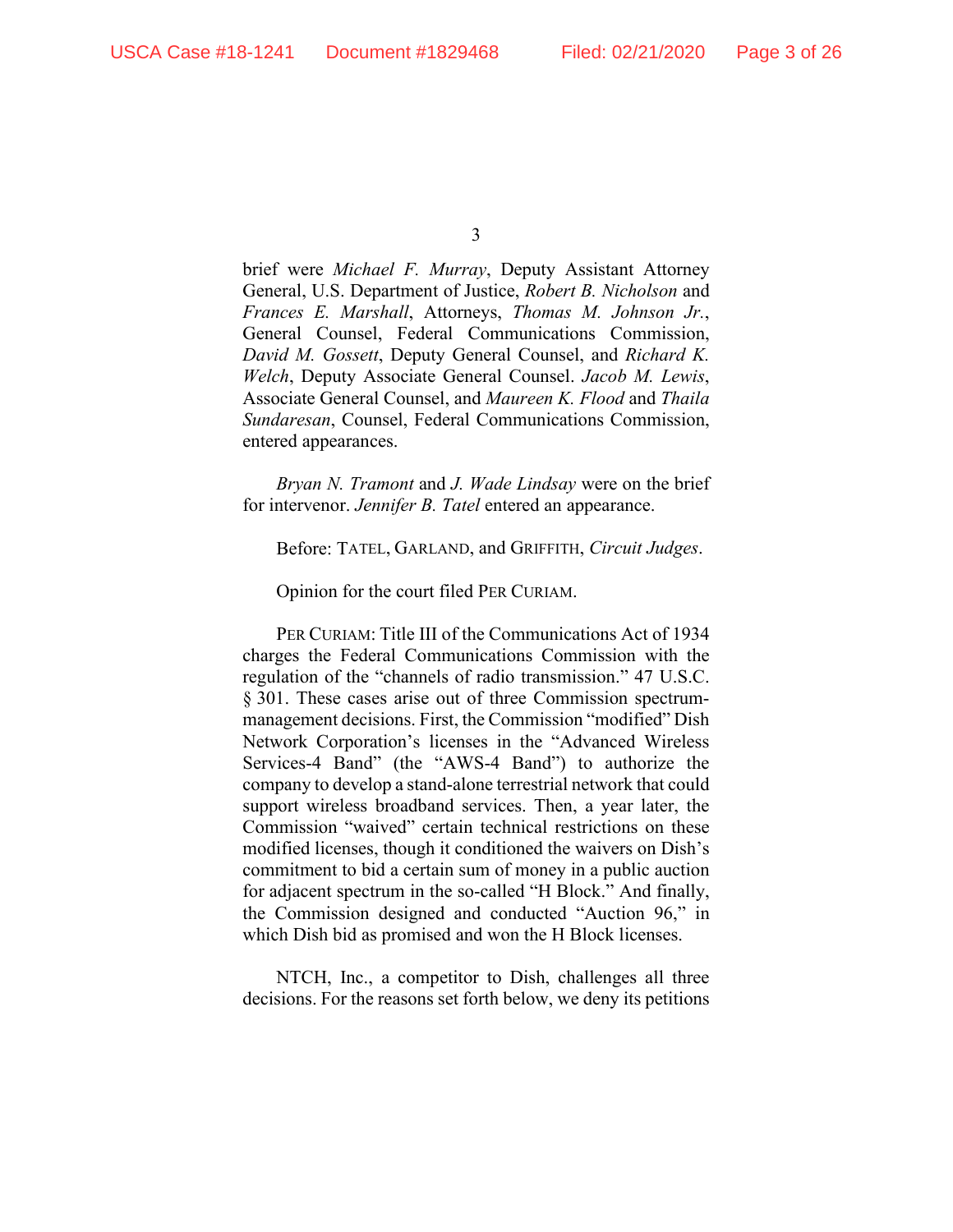for review of the orders modifying Dish's AWS-4 licenses and establishing Auction 96's procedures. But because the Commission wrongly dismissed NTCH's challenges to the waiver orders for lack of administrative standing, we remand to the Commission to consider those claims on the merits.

## **I.**

## **A.**

The AWS-4 Band's history begins, for present purposes, with the disappointing commercial deployment of "mobile" satellite service" (MSS)— "a satellite-powered technology that provides email and cellular-like phone services," particularly in hard-to-reach areas and during natural disasters. *Globalstar, Inc. v. FCC*, 564 F.3d 476, 480 (D.C. Cir. 2009). Back in 1997, bullish on MSS, the Commission allocated spectrum for MSS and soon granted licenses to eight operators.

By 2003, however, satellite's prospects seemed bleak compared to terrestrial technologies—*i.e.*, those that route radio communications through cell towers. To put MSS spectrum to better use, the Commission authorized MSS licensees to offer "ancillary" terrestrial services. *See In re Service Rules for Advanced Wireless Services in the 2000-2020 MHz and 2180-2200 MHz Bands*, 27 FCC Rcd. 3561, 3564– 65, ¶¶ 5–6 (2012) ("*AWS-4 NPRM*"). The Commission thus allowed "MSS operators to augment their satellite services with terrestrial facilities" by "re-using frequencies assigned to MSS operations." *Id.* at 3564, ¶ 5. But the Commission imposed a condition on this new flexibility: before an MSS licensee could offer terrestrial services, it would first need to provide "substantial satellite service." *Id.*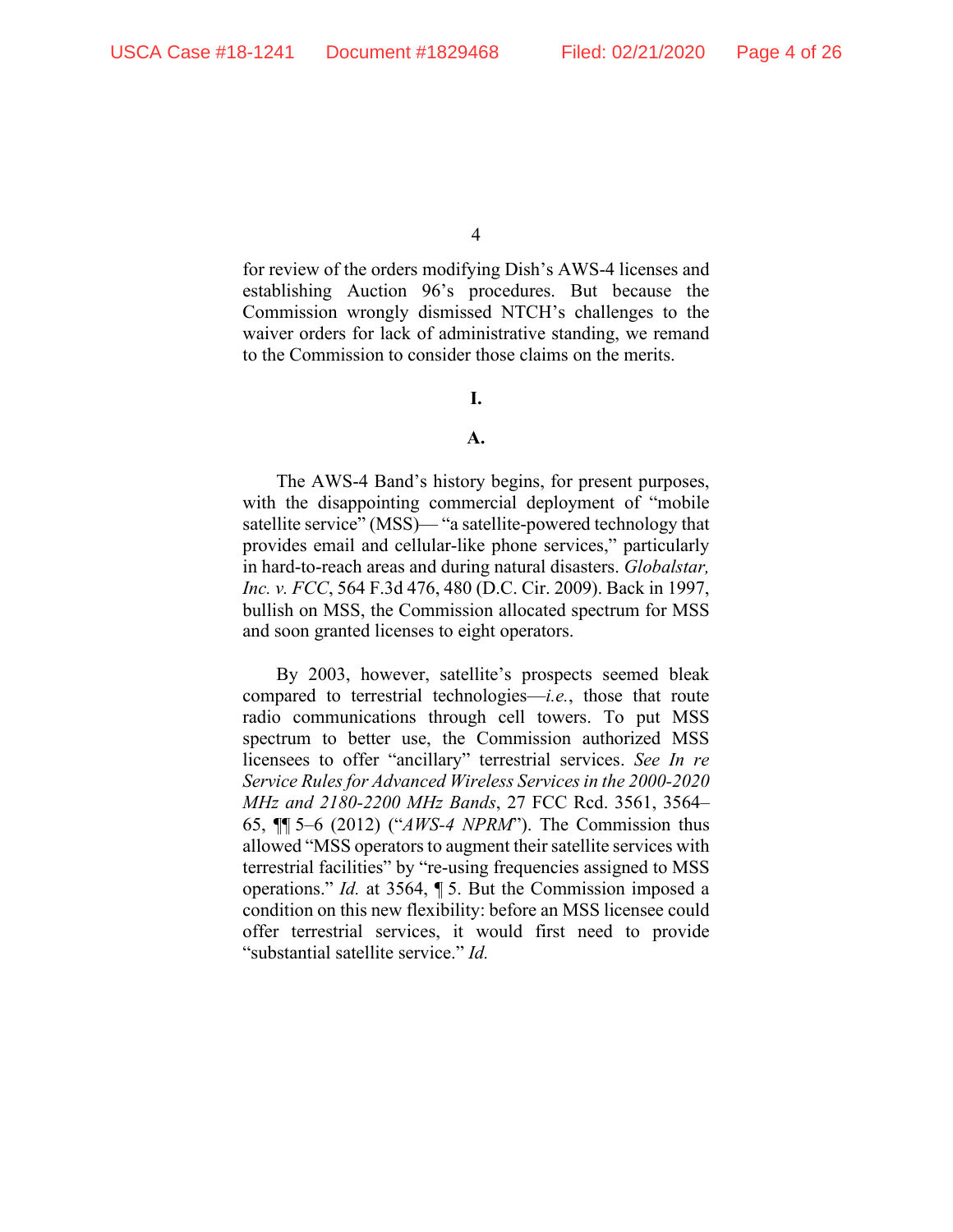This condition thwarted the development of terrestrial networks. Unable to make "substantial" satellite service commercially viable, licensees could not avail themselves of the terrestrial option. *Id.* at 3565, ¶ 8. By 2011, six of eight MSS licensees had surrendered their licenses. When the last two licensees filed for bankruptcy, Dish swooped in, acquiring the licenses from the bankrupt companies.

As the MSS spectrum fell into desuetude, the market for "wireless broadband" (which sends information to data-hungry devices like iPhones and iPads) was booming. Indeed, the Commission worried that, soon enough, "mobile data demand [would] exhaust spectrum resources." *Id.* at 3567, ¶ 10. In response, Congress enacted legislation instructing the Commission to develop a "national broadband plan" to "ensure that all people of the United States have access to broadband capability." American Recovery and Reinvestment Act of 2009, Pub. L. No. 111-5, § 6001(k)(2)(D), 123 Stat. 115, 516. The Commission's resulting *National Broadband Plan* acknowledged that its insistence on "substantial satellite service" in the AWS-4 Band made it "difficult for MSS providers to deploy ancillary terrestrial networks." *See*  FEDERAL COMMUNICATIONS COMMISSION, CONNECTING AMERICA: THE NATIONAL BROADBAND PLAN 87-88 (2010). The plan thus recommended a subtle but critical shift in the AWS-4 Band: authorize "stand-alone terrestrial services" *without* the requirement that licensees first offer satellite service. *Id.* And in 2011, the Commission took a first step towards implementing this recommendation, setting aside "coprimary" terrestrial allocations in the satellite ranges. *AWS-4 NPRM*, 27 FCC Rcd. at 3568, ¶ 14.

NTCH's first challenge—to the modification of Dish's licenses, *see infra* Part II—arises out of the Commission's efforts to further implement the *National Broadband Plan*'s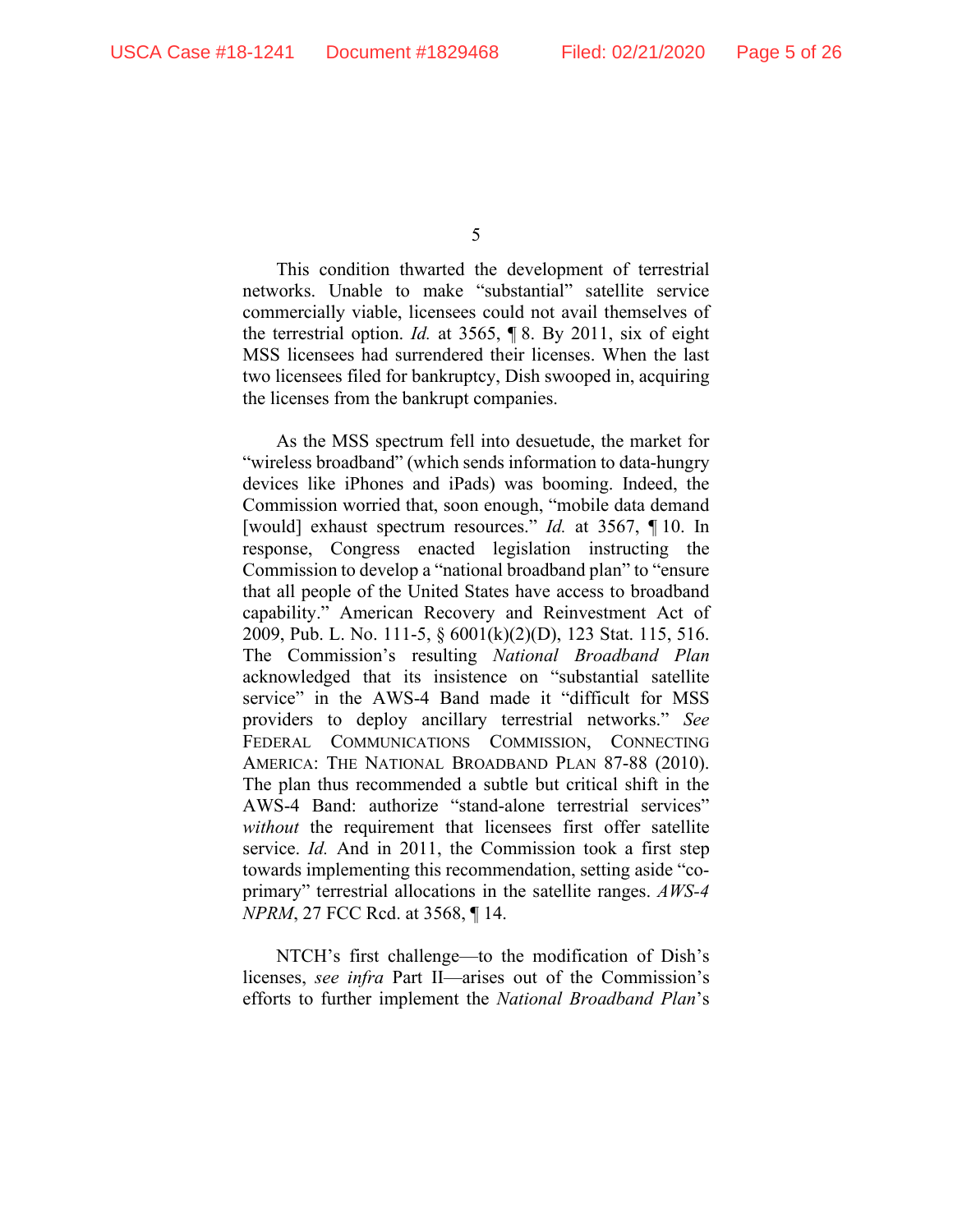recommendation. In March 2012, the Commission sought comments on a proposal to "increase the Nation's supply of spectrum for mobile broadband" by creating service rules and assigning licenses for "terrestrial services" in the AWS-4 Band. *AWS-4 NPRM*, 27 FCC Rcd. at 3563, ¶ 1. But the Commission also sought to preserve the possibility of satellite service. Noting that its 2011 decision allocated the AWS-4 Band "on a co-primary basis," the Commission insisted that its new policies should protect satellite systems from "harmful interference caused by [terrestrial] systems." *Id.* at 3569–70, ¶ 17; 3587, ¶ 80.

Given its continued commitment to satellite, the Commission proposed to use its authority under § 316 of the Communications Act to "modify" Dish's licenses to allow it to offer terrestrial services. *Id.* at 3585–86, ¶¶ 74–78; *see* 47 U.S.C. § 316(a). The Commission reasoned that allowing "same-band, separate-operator" sharing of the spectrum—*i.e.*, dividing the terrestrial and satellite rights between two licensees—could hinder coordination between the two operators, and thus cause interference between the two services. *Id.* at 3586–87, ¶¶ 79–80. Back in 2003, when the Commission first opened the AWS-4 Band for ancillary terrestrial use, the Commission found that same-band, separate-operator sharing was unworkable, and the Commission expected that operators would face the same issues in 2012. Seeking more information, however, the Commission asked commenters whether "technological advances" since 2003 should "reinforce or alter" the Commission's expectations. *Id.* at 3584, ¶ 72. If commenters established the feasibility of separate licensees, the Commission explained, it would consider changing course to "seek comment on other approaches," including "the assignment of new initial licenses" to the terrestrial rights through "competitive bidding." *Id.* at 3587, ¶ 80.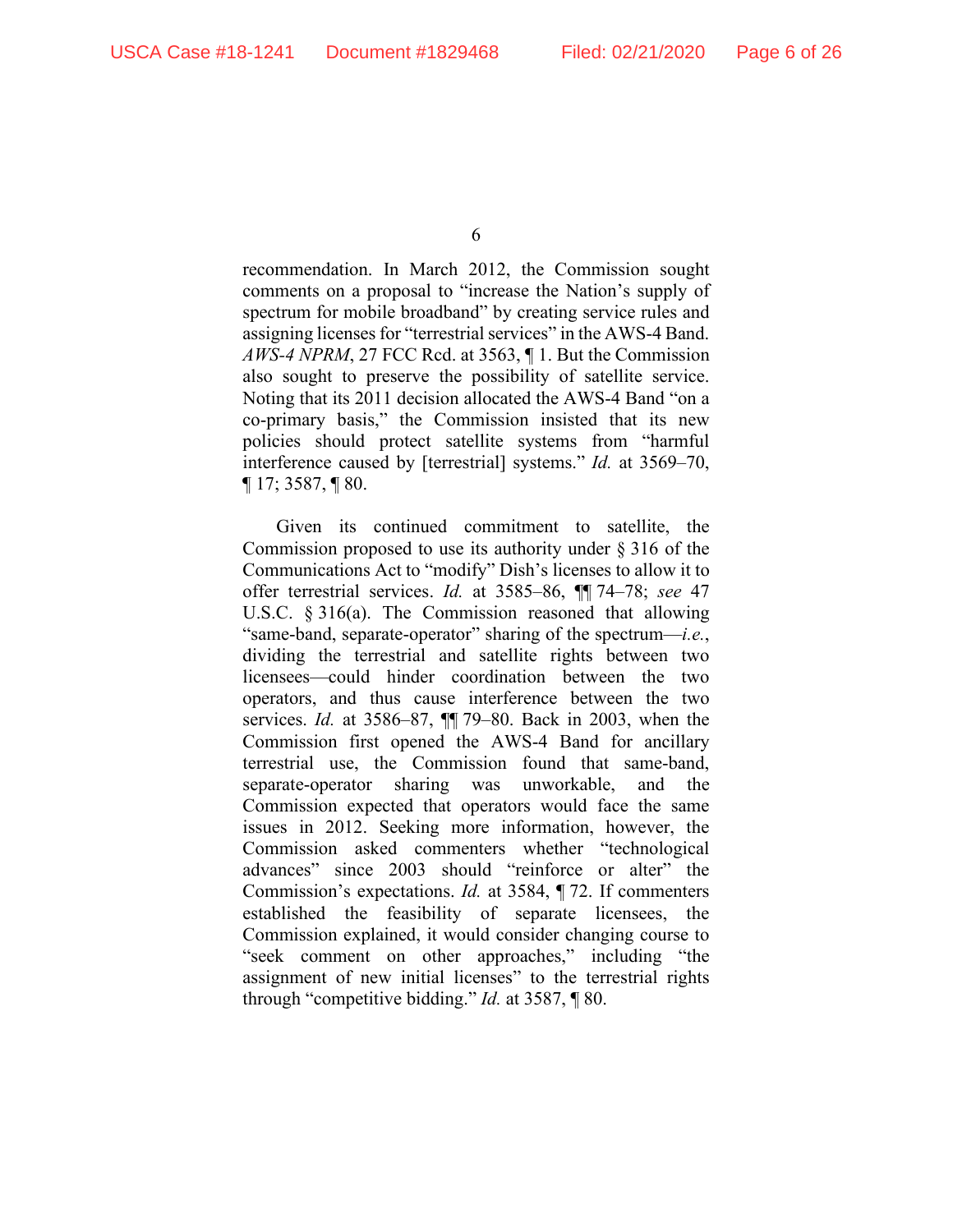Nobody changed the Commission's mind. And so, in December 2012, the Commission's *AWS-4 Order* adopted the *AWS-4 NPRM*'s proposed approach. *See In re Service Rules for Advanced Wireless Services in the 2000-2020 MHz and 2180– 2200 MHz Bands*, 27 FCC Rcd. 16,102, 16,110–12 (2012) ("*AWS-4 Order*"). As the Commission explained, it "received numerous comments" confirming that "technical hurdles [to operator sharing] remain" and that granting a terrestrial license to "an entity other than the MSS incumbent remains impractical." *Id.* at 16,165, ¶ 166. Although one commenter suggested that "known technologies" would allow spectrum sharing, *id.* at 16,172, ¶ 182; *see* 18-1243 J.A. 142–54 (comments of MetroPCS), the Commission disagreed, claiming that these technologies were not "market-proven" and could only work if one operator controlled both uses of the spectrum. *Id.* at 16,172,  $\P$  182. The Commission also noted that "no commenter," MetroPCS included, submitted technical evidence that disputed its 2003 finding. *Id.* at ¶ 183.

The Commission announced that it would use its § 316 modification authority to "allow [Dish] to operate terrestrial services, rather than make the band available . . . under a sharing regime." *Id.* at 16,171, ¶ 181. Acknowledging that Dish's licenses would "increase in value," the Commission reasoned that modifying these licenses was the "best and fastest method for bringing this spectrum to market." *Id.* at 16,170,  $\P$  178.

The *AWS-4 Order* also imposed two relevant restrictions on Dish's licenses. First, the Commission protected the remaining satellite services from interference by designating the AWS-4 Band's lower portion (*i.e.*, 2000–2020 MHz) for "uplink" operations and the upper portion (*i.e.*, 2180–2200 MHz) for "downlink" operations. *Id.* at 16,117, ¶ 39. The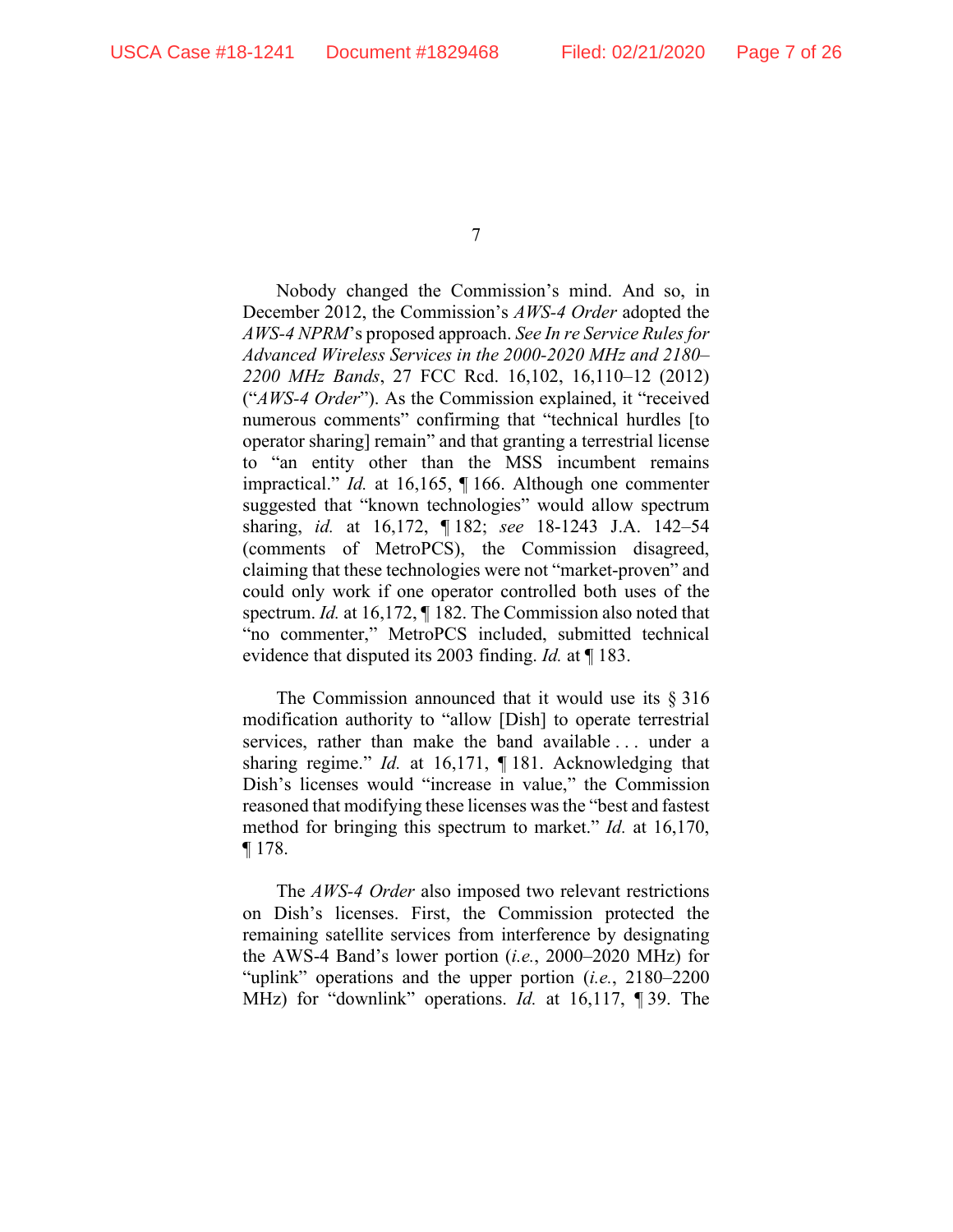"downlink" channel sends information from cell towers to mobile devices, and the "uplink" channel goes the other way. 18-1241 FCC Br. 9 n.2. Although mobile data networks use far more downlink than uplink data, the Commission concluded that this limitation was necessary to ensure functioning satellite service in the AWS-4 Band. *AWS-4 Order*, 27 FCC Rcd. at 16,117, ¶ 39. Second, to ensure the "timely deployment" of Dish's new terrestrial rights, the Commission imposed "performance requirements" on Dish's use of the AWS-4 Band. *Id.* at 16,176, ¶ 193; 16,173–74, ¶¶ 187–88. Relevant here, failure to offer reliable terrestrial services within seven years of the order would trigger the automatic termination of Dish's licenses. *Id.*

In February 2013, the Wireless Telecommunications Bureau (the "Bureau")—a sub-delegee within the Commission, *see* 47 C.F.R. § 0.131—modified Dish's licenses according to the terms of the *AWS-4 Order*. The following month, NTCH filed identical petitions for reconsideration with the Commission, challenging the *AWS-4 Order* and the modification of Dish's license. In August 2018, the Commission dismissed and alternatively denied the petitions. NTCH timely filed a petition for review, and we have jurisdiction under 47 U.S.C.  $\frac{6}{9}$  402(a) and 28 U.S.C.  $\frac{6}{9}$  2342. We address the merits of this petition in Part II.

**B.**

In 2012, as the Commission took steps to modify Dish's AWS-4 licenses, Congress also sought to address the "growing need for spectrum" for wireless networks. *National Ass'n of Broadcasters v. FCC*, 789 F.3d 165, 168–69 (D.C. Cir. 2015). Congress thus passed the Spectrum Act, which directed the Commission to use a "system of competitive bidding" to "allocate" a spectrum band dubbed the "H Block." Middle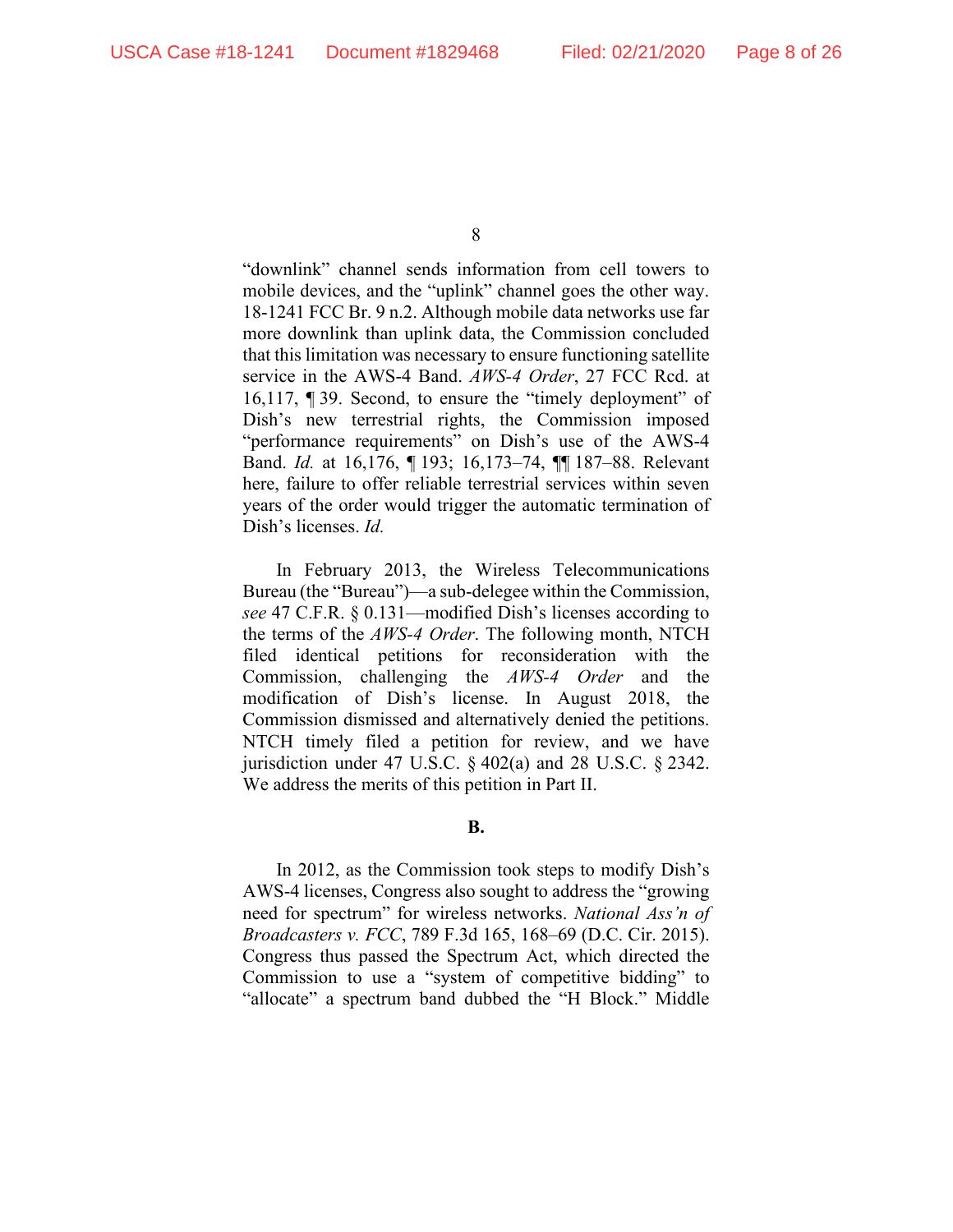Class Tax Relief and Job Creation Act of 2012 (the "Spectrum Act"), Pub. L. No. 112-96, § 6401(a)-(b), 126 Stat. 156, 222- 23 (codified at 47 U.S.C. § 1451(b)).

In response, the Bureau announced that it would hold Auction 96 to allocate 176 licenses in the H Block, segregated based on geographic area. *See Auction of H Block Licenses in the 1915-1920 MHz and the 1995-2000 MHz Bands*, 28 FCC Rcd. 10,013, 10,045-46 (2013) ("*Auction Proposal*"). The Bureau sought comment on whether it should "establish a reserve price" for the auction, below which the spectrum would not be sold. *Id.* at 10,026, ¶ 52. The Bureau further proposed to set that reserve price based "on the aggregate of the gross bids for the H Block licenses, rather than license-by-license." *Id.*  Commenters generally agreed with the Bureau's proposal, though none suggested a specific aggregate reserve price.

On September 9, 2013, after the comment period closed, Dish filed a two-page letter suggesting an aggregate reserve price of at least "\$0.50 per megahertz of bandwidth per population ('MHz-POP')." 18-1241 J.A. 50. MHz-POP is a unit equal to the number of megahertz multiplied by the population of a region; for example, if ten megahertz of spectrum reaches 750,000 people, then MHz-POP equals 7,500,000. *See* 18-1241 FCC Br. 12 n.3. Dish derived its estimate from private sales and Commission auctions of similar spectrum, and referenced reports from financial institutions valuing the H Block between \$0.62 and \$1 per MHz-POP.

That same day, Dish also filed a petition asking the Bureau to "waive" some of the restrictions on its AWS-4 licenses. 18- 1241 J.A. 54. Specifically, Dish sought to use the lower AWS-4 Band for downlink operations (rather than just uplink operations, as the *AWS-4 Order* required). *See* 47 C.F.R. §§ 27.5(j), 27.53(h)(2)(ii). Dish also requested a one-year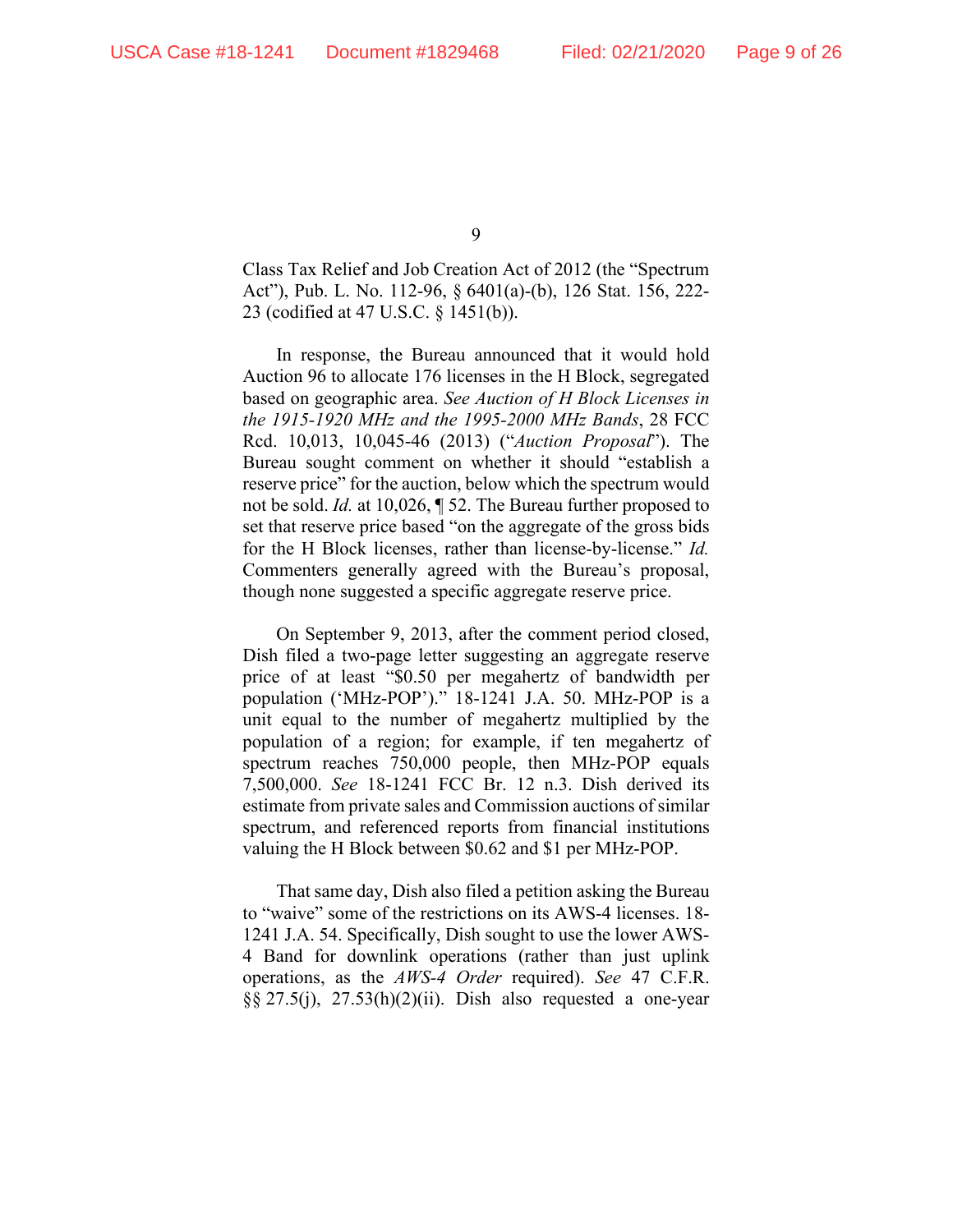extension to the seven-year deadline to offer substantial terrestrial service in the AWS-4 Band. Dish claimed that the waivers would allow it to "harmonize[]" its uses of the H Block and the AWS-4 Band, and Dish committed to bid the "aggregate nationwide reserve price . . . in the upcoming H Block auction (not to exceed \$0.50 per MHz/POP)" if the Bureau granted the waivers. 18-1241 J.A. 68.

Four days later, on September 13, the Bureau took two key actions: it sought public comment on Dish's waiver petition and announced the procedures for the H Block auction. In its announcement, the Bureau credited Dish's valuation of \$0.50 per MHz-POP and thus set the aggregate reserve price at \$1.564 billion.

NTCH quickly registered its opposition to both proposed actions. First, on September 30, it filed a public comment objecting to Dish's waiver petition, claiming that Dish and the Commission made a "backroom deal" amounting to a "cashfor-waiver quid pro quo." 18-1241 J.A. 194–95. NTCH further objected that granting Dish's waivers would bring no "public interest benefits." *Id.* Second, on October 18, NTCH filed a petition for reconsideration of the auction procedures. *Id.* at 215. NTCH asked the Bureau to revisit Auction 96's aggregate reserve price, claiming that a "deal brokered by the Commission" generated this "astronomical" sum. *Id.* at 218– 220. Meanwhile, as Dish's waiver petition and NTCH's petition for reconsideration were pending, NTCH chose not to sign up for Auction 96 by the deadline. NTCH thus never bid on the H Block licenses.

The Bureau denied NTCH's petition for reconsideration, explaining that NTCH offered no reason to lower the reserve price, and that any "arrangement" was already disclosed because Dish's waiver petition was filed in a public docket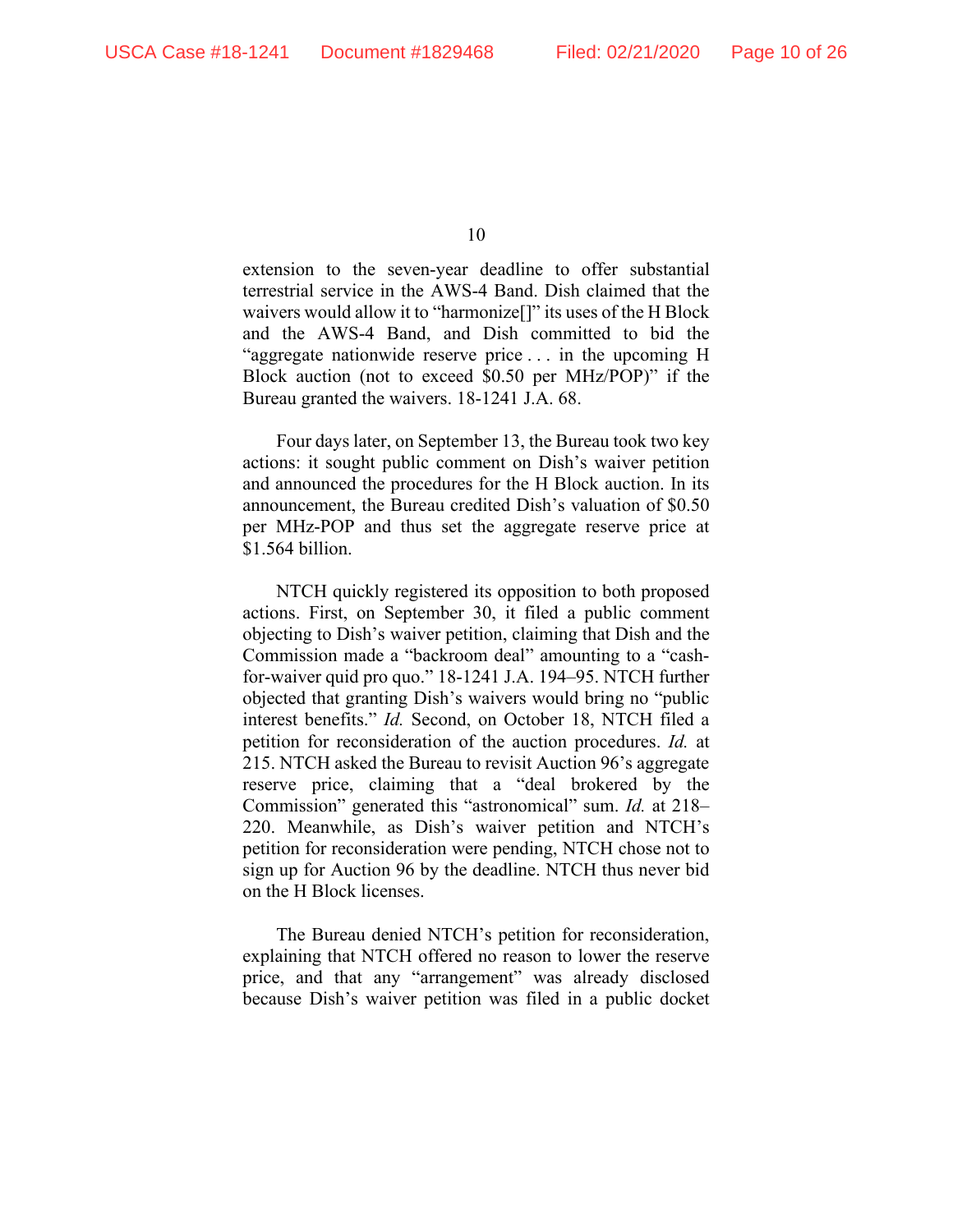where interested parties could submit comments. *See In re NTCH, Inc.*, 28 FCC Rcd. 16,108, 16,112–13, ¶¶ 13–17 (Wireless Bureau 2013). Moreover, to the extent NTCH took issue with Dish's commitment to pay the reserve price in the *waiver* request, the Bureau concluded that NTCH's objection was misplaced. *Id*. at 16,113–14, ¶¶ 17–19. Because Dish's petition would be "resolved in a separate proceeding," NTCH's petition for reconsideration of the auction procedures was not an "appropriate vehicle for a premature attack on . . . the waiver request." *Id.*

The Bureau then granted Dish's waiver petition on December 20. *See In re Dish Network Corp.*, 28 FCC Rcd. 16,787 (Wireless Bureau 2013). Responding to NTCH's objections, the Bureau denied any inappropriate backroom deal with Dish and stated that it had made its decision "based on the public record." *Id.* at 16,808, ¶ 53. Given Dish's "unique" status as an AWS-4 and MSS licensee, the Bureau concluded that applying the rules to Dish "would be both unduly burdensome and contrary to the public interest." *Id.* at 16,794, ¶ 18. The Bureau further concluded that it could consider Dish's "commitment to ensure that the H Block auction satisfies the aggregate reserve price" as an "additional public interest benefit." *Id.* at 16,808–09, ¶ 53. The Bureau therefore granted Dish's waiver, allowing Dish to "elect" whether to switch to downlink operations. *Id.* at 16,802–03, ¶ 38. The Bureau also granted the one-year extension for Dish's performance requirements in the AWS-4 Band. *Id.* at 16,804–  $05, \P\P$  41–43.

The Bureau then conducted Auction 96 as proposed. Dish bid a total of \$1.564 billion on the licenses—exactly the aggregate reserve price—and won them all.

<sup>11</sup>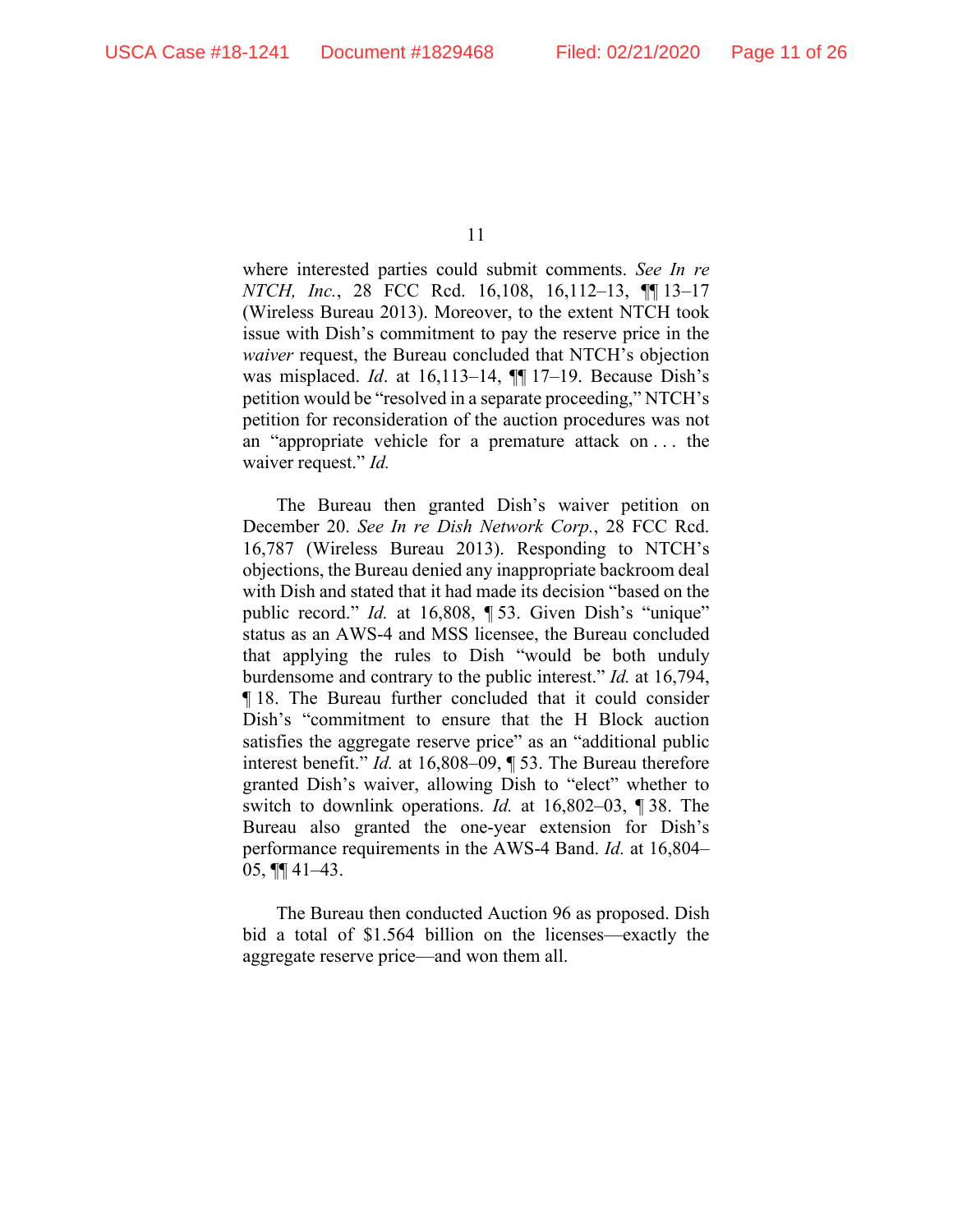In December 2013 and January 2014, NTCH timely filed two applications for review of the Bureau's orders—one challenging Auction 96's procedures, the other challenging the Bureau's grant of Dish's waivers for its AWS-4 licenses. The Commission sat on these applications until 2018, then rejected both. Regarding NTCH's objections to the auction procedures, the Commission dismissed NTCH's application because it failed to "specify with particularity" the Bureau's errors, as the Commission's rules required. *In re NTCH, Inc.*, 33 FCC Rcd. 8446, 8450–51, ¶ 11 (2018); *see* 47 C.F.R. § 1.115(b). Alternatively, the Commission rejected NTCH's various arguments on the merits. *Id*. at 8451–54, ¶¶ 12–18. Regarding NTCH's objections to the Bureau's grant of Dish's waivers, the Commission dismissed NTCH's application for lack of administrative standing, concluding that NTCH's failure to register for the auction—not the Commission's grant of the waivers—caused NTCH to lose its opportunity to bid on the licenses. *In re Dish Network Corp.*, 33 FCC Rcd. 8456, 8459 ¶ 9 (2018).

NTCH timely petitioned for review of the auction orders, and we have jurisdiction under 47 U.S.C. § 402(a) and 28 U.S.C. § 2342. NTCH also timely appealed the Commission's denial of its application for review of the waiver order, and we have jurisdiction under 47 U.S.C. § 402(b). We address the merits of both petitions in Part III.

### **II.**

We begin with NTCH's petition for review of the Commission's decision to modify Dish's licenses in the AWS-4 Band. NTCH advances three reasons that we should set aside these modifications: (1) the Commission's decision was arbitrary and capricious because the Commission failed to consider reasonable alternatives and because the decision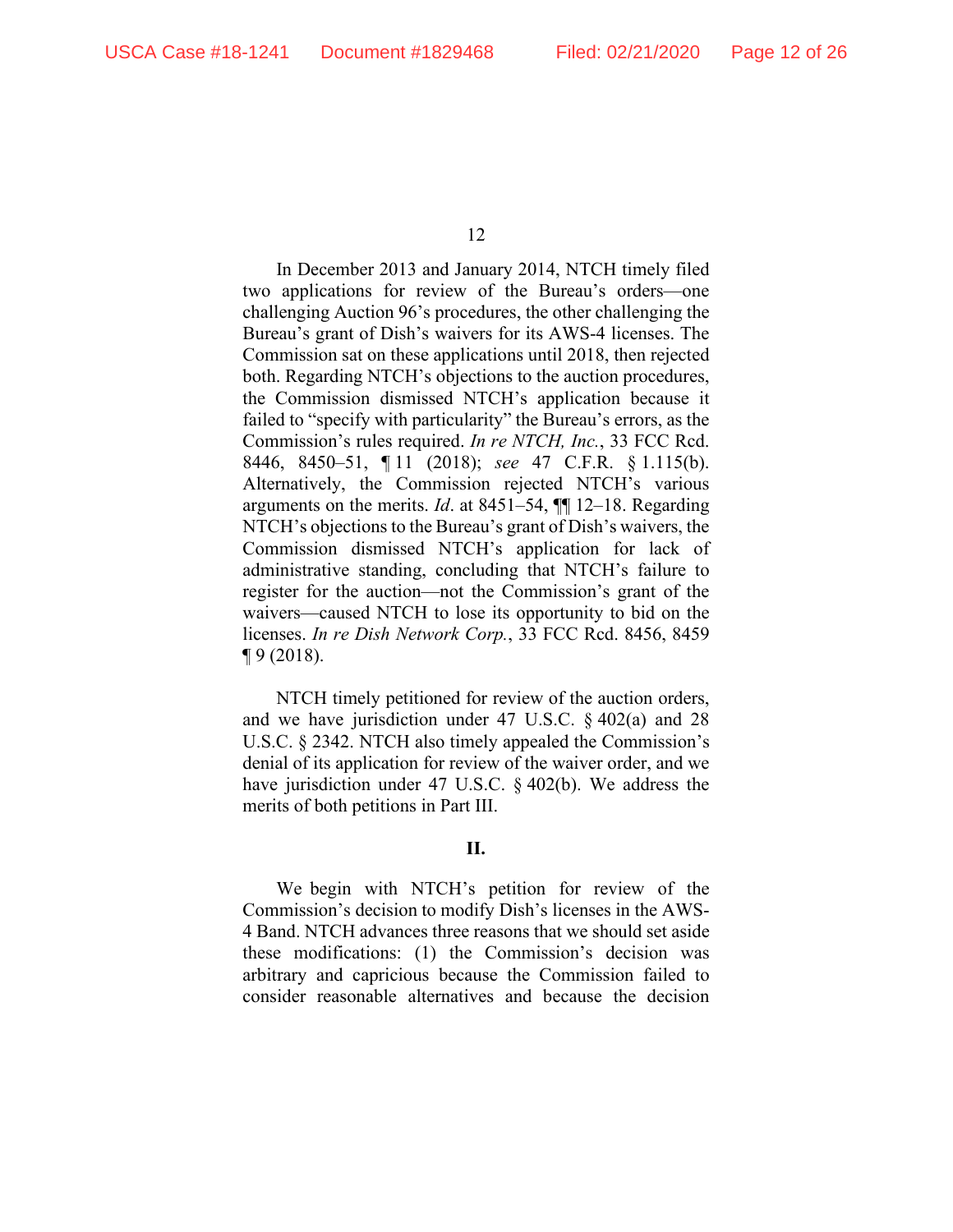lacked support in the record; (2) § 309(j) of the Communications Act compelled the Commission to auction off the terrestrial rights as "initial licenses"; and (3) the Commission's changes to Dish's licenses were so substantial that they exceeded its authority to modify licenses under § 316. Because we find the first and second arguments meritless and the third forfeited, we deny NTCH's petition for review.

#### **A.**

Before tackling NTCH's arguments, we must confirm our jurisdiction to consider them. *See American Rivers v. FERC*, 895 F.3d 32, 40 (D.C. Cir. 2018). To have Article III standing, NTCH must show that it suffered an "injury in fact," that the "conduct under challenge" caused such injury, and that a "favorable decision" will likely "redress the injury*.*" *DIRECTV, Inc. v. FCC*, 110 F.3d 816, 829 (D.C. Cir. 1997). NTCH argues that it has done so because the Commission's modification of Dish's licenses "deprived [it] of an opportunity [to] obtain an AWS-4 license by a fair and open process." 18-1243 NTCH Br. 15.

This suffices to show standing. An "unsuccessful bidder" in a Commission auction suffers a cognizable injury if the Commission deprives the bidder of the right to a "legally valid procurement process." *DIRECTV*, 110 F.3d at 829; *see also Alvin Lou Media, Inc. v. FCC*, 571 F.3d 1, 6-7 (D.C. Cir. 2009). An unfair auction places a bidder at a "substantial competitive disadvantage" that constitutes Article III harm. *DIRECTV*, 110 F.3d at 830. It makes no difference whether that disadvantage flows from unfair procedures or the Commission's failure to conduct any auction at all. NTCH contends that the modification decision was flawed and that the Commission should have auctioned off the terrestrial rights instead, and we must assume—at this stage—NTCH's success on the merits.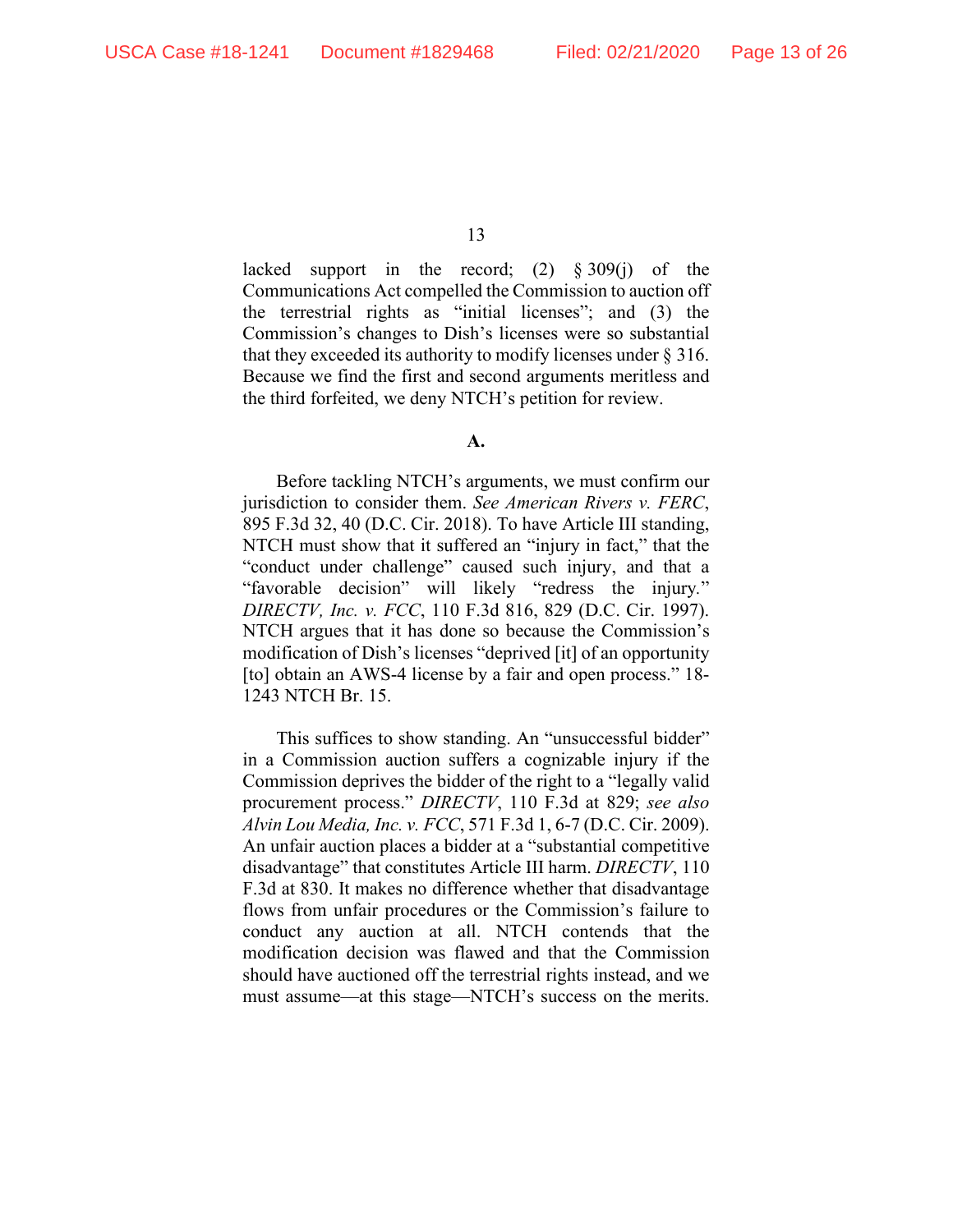*See City of Waukesha v. EPA*, 320 F.3d 228, 235 (D.C. Cir. 2003). Assuming as much, NTCH's loss of a chance to bid on the spectrum constitutes an Article III harm caused by the Commission's decision to modify Dish's licenses.

The Commission contends, however, that NTCH cannot satisfy Article III's "redressability" element. According to the Commission, it has no *obligation* to conduct a public auction, so a favorable decision is not likely to redress NTCH's injury. 18-1243 FCC Br. 33-35. As the Commission explains, its duty to auction off licenses only kicks in once it receives "mutually exclusive applications" for "initial licenses," 47 U.S.C.  $\S 309(i)(1)$ , and the Communications Act preserves the Commission's discretion to "avoid mutual exclusivity in application and licensing proceedings"—thus averting the need to auction the licenses. 47 U.S.C. § 309(j)(6); *see also M2Z Networks, Inc. v. FCC*, 558 F.3d 554, 563 (D.C. Cir. 2009). More still, the Commission points out, it could decline to allocate the terrestrial rights in the AWS-4 Band altogether.

All this is true, but the Commission may not use its discretion to defeat NTCH's standing. As the Supreme Court stated in *FEC v. Akins*, a challenger's injury is redressable even if an agency "might reach the same result exercising its discretionary powers lawfully." 524 U.S. 11, 25 (1998). Indeed, the Commission's argument proves too much, for it would allow agencies to shield their actions from judicial review by invoking their policymaking discretion. In any event, the administrative record suggests that the Commission would likely conduct an auction on remand. The *AWS-4 NPRM* stated that, if commenters changed the Commission's mind about the modification approach, the Commission would "seek comment on other approaches"—including the "assignment of new initial licenses via competitive bidding." *AWS-4 NPRM*, 27 FCC Rcd. at 3,587, ¶ 80. Therefore, NTCH has standing.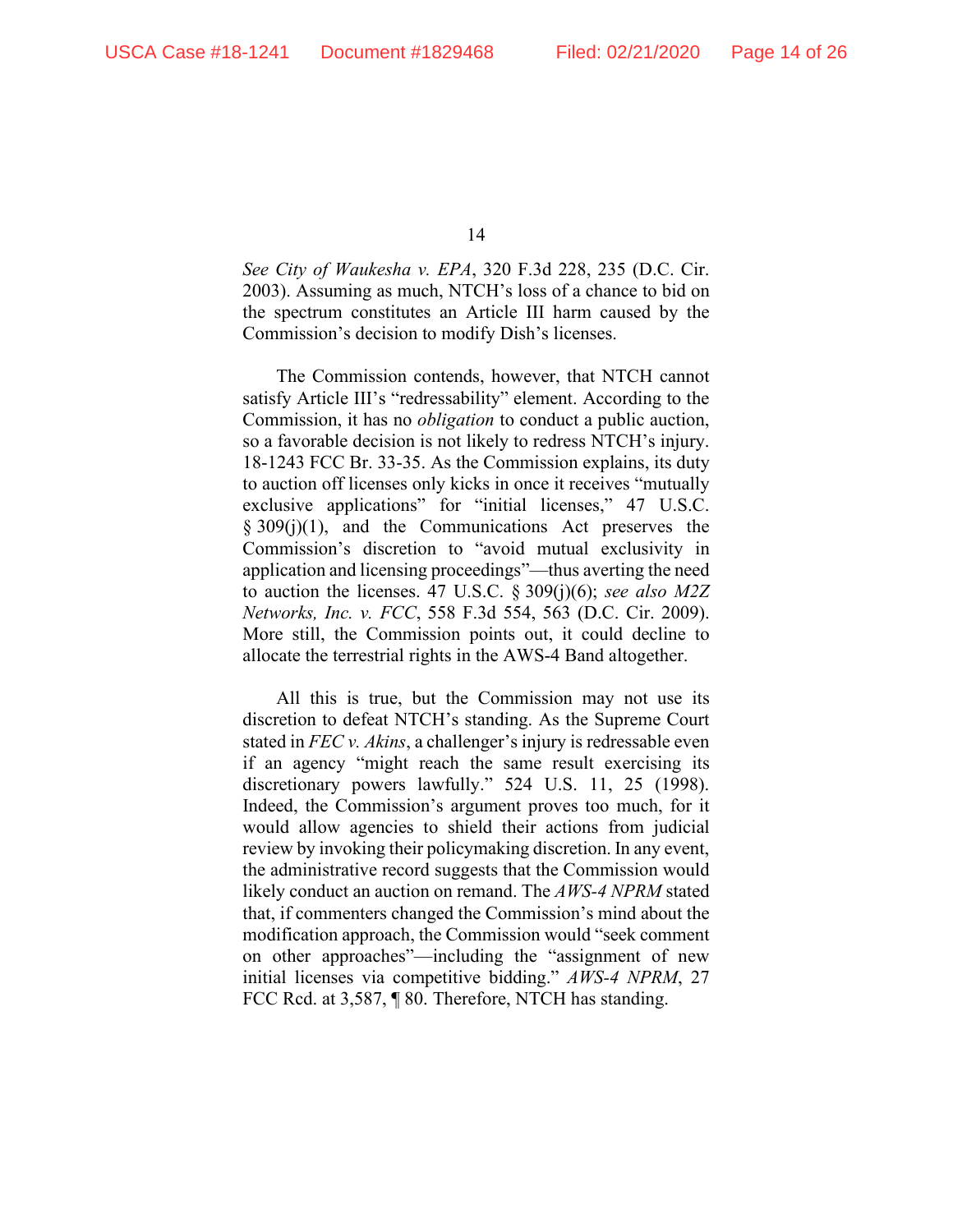# **B.**

Now to the merits. NTCH's core argument is that we should vacate the *AWS-4 Order* because the Commission failed to consider reasonable alternatives and because its decision lacked support in the record. We will set aside the Commission's decision if it is "arbitrary, capricious, an abuse of discretion, or otherwise not in accordance with law." 5 U.S.C. § 706(2)(A). But when the Commission acts to foster "innovative methods of exploiting the spectrum," it "functions as a policymaker" to which we afford "the greatest deference." *Mobile Relay Associates v. FCC*, 457 F.3d 1, 8 (D.C. Cir. 2006). We will accept the Commission's "technical judgment[s]" when supported "with even a modicum of reasoned analysis, absent highly persuasive evidence to the contrary." *Id.* (internal quotation marks omitted). And the Commission's "predictive judgments" "within [its] field of discretion and expertise are entitled to particularly deferential review, as long as they are reasonable." *See Earthlink, Inc. v. FCC*, 462 F.3d 1, 12 (D.C. Cir. 2006) (internal quotation marks omitted).

This deferential standard of review makes NTCH's task a daunting one. The Commission's decision to authorize standalone terrestrial services in the AWS-4 Band sought to encourage "innovative methods of exploiting the spectrum," *Mobile Relay Associates.*, 457 F.3d at 8, to address the "urgent need" for wireless broadband, *AWS-4 NPRM*, 27 FCC Rcd. at 3567, ¶ 10. And the Commission chose to modify Dish's licenses largely because of the "technical judgment," *Mobile Relay Associates*, 457 F.3d at 8, that same-band, separateoperator sharing of the spectrum would be impractical. Indeed, NTCH conceded at oral argument that it does not challenge this finding. Oral Arg. Tr. (No. 18-1243) 5:4–9.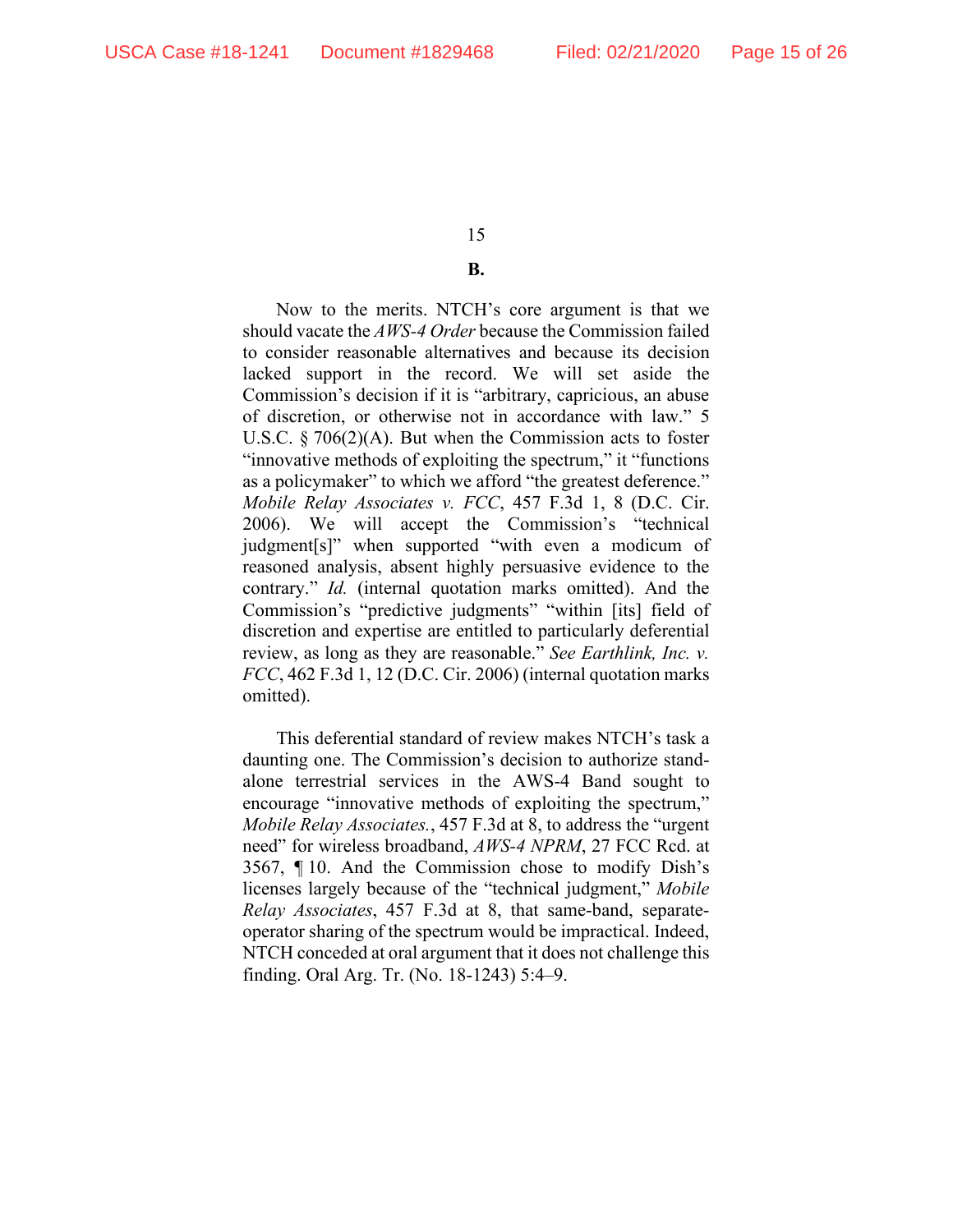Accepting this technical judgment, however, the Commission's decision to modify Dish's licenses follows quite logically. As the Commission explained, Dish could easily minimize interference between its satellite and terrestrial uses of the spectrum, *AWS-4 Order*, 27 FCC Rcd. at 16,171, ¶ 181, and Dish already had some authority to offer ancillary terrestrial services, *id.* at 16,169–70, ¶ 177. Besides resolving this core technical issue, modifying Dish's licenses would also, the Commission anticipated, ensure quicker use of the spectrum. To encourage Dish's development of a terrestrial network, the Commission compelled Dish to develop "reliable terrestrial signal coverage"—or else forfeit its licenses in the AWS-4 Band. *Id.* at 16,173–74, ¶¶ 187–88.

NTCH responds that the Commission failed to consider alternative policies—specifically, that it should have reallocated the *entire* AWS-4 Band to terrestrial use alone. 18- 1243 NTCH Br. 21-29. The technical concern about splitting up satellite and terrestrial licenses dissolves if the Commission eliminates satellite service. And because the Commission agrees with NTCH that commercial satellite service remains "virtually non-existent," 18-1243 Reply Br. 18 (quoting *AWS-4 Order*, 27 FCC Rcd. at 16,171, ¶ 177), NTCH reasons that nothing would be lost by eliminating satellite rights. Indeed, NTCH is not alone in this contention; before the Commission, commenters offered similar suggestions. AT&T claimed, for instance, that the Commission could reduce satellite service to twenty megahertz of the AWS-4 Band, then auction off the remaining twenty megahertz as pure terrestrial service. 18- 1243 J.A. 116-18; *see also id.* at 148–49 (similar, comments of MetroPCS); *id.* at 190–91 (similar, comments of T-Mobile).

But this alternative was beyond the scope of the Commission's rulemaking. As the Commission points out, the *AWS-4 NPRM* never suggested that it was considering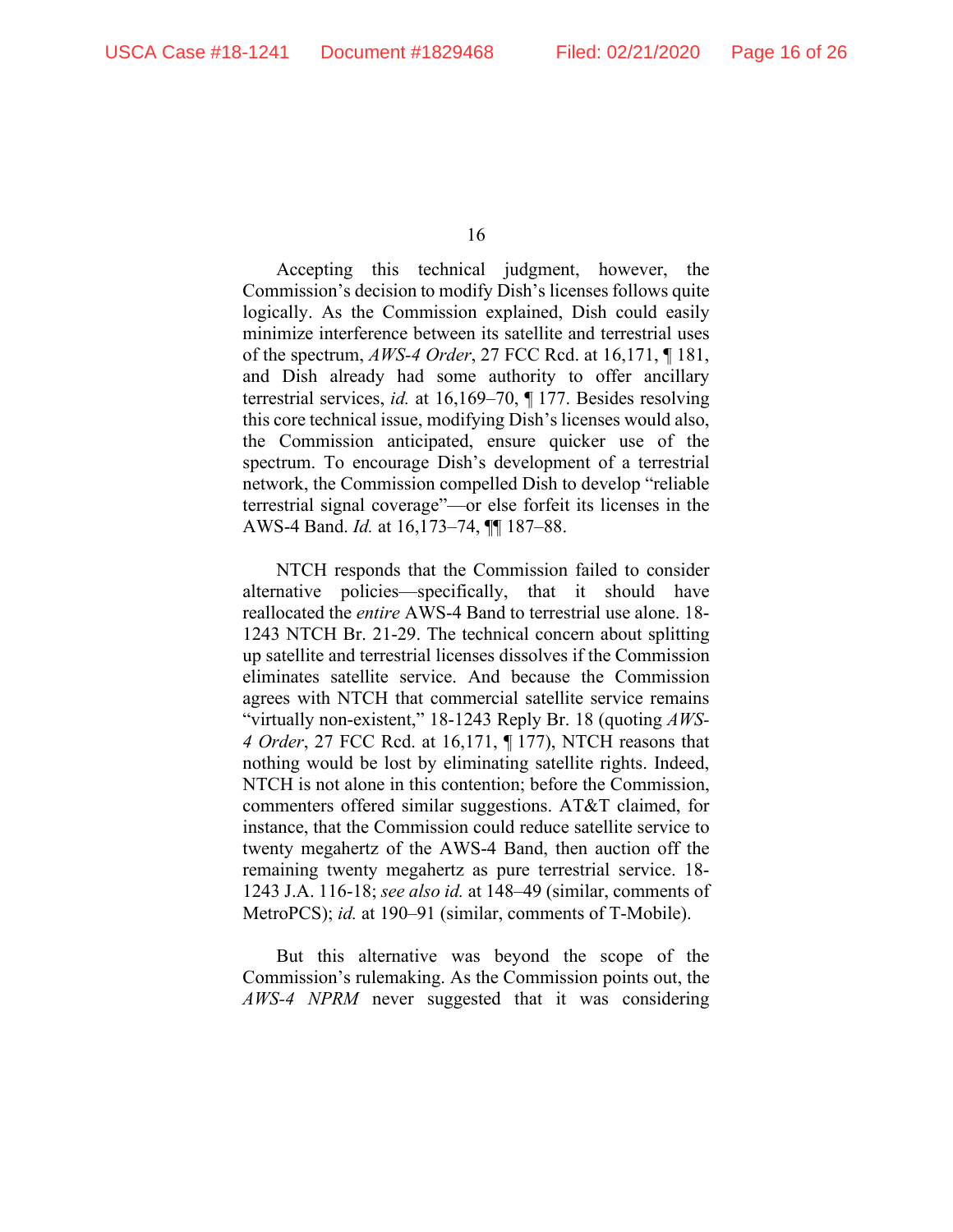eliminating Dish's satellite rights in the AWS-4 Band. 18-1243 FCC Br. 34. Instead, the Commission sought to enable terrestrial services in a way that "protect[ed] the incumbent [satellite] licensee from harmful interference." *AWS-4 NPRM*, 27 FCC Rcd. at 3583, ¶ 68. Accordingly, when NTCH suggested eliminating satellite service, the Commission dismissed its comment as an "untimely" petition to reconsider its earlier order "co-allocating" the AWS-4 Band for terrestrial and satellite uses. *AWS-4 Order*, 27 FCC Rcd. 16,171, ¶ 180 n.532. Likewise, when NTCH filed its petition for reconsideration, the Commission determined that NTCH's argument was "beyond the scope of the matters that [could] be addressed in this proceeding." 18-1243 J.A. 408, ¶ 20 (citing 47 C.F.R. § 1.429(*l*)(5)).

In these circumstances, we cannot say that the Commission's failure to consider stripping Dish of its satellite rights was unreasonable. Boiled down, NTCH claims that the Commission should have expanded the rulemaking's scope to consider NTCH's preferred resolution of the problem. But the Commission need not "resolve massive problems in one fell regulatory swoop;" instead, it may "whittle away at them over time." *Massachusetts v. EPA*, 549 U.S. 497, 524 (2007). Here, the Commission reasonably limited the rulemaking proceeding to proposals to expand terrestrial uses of the AWS-4 Band. *See National Mining Ass'n v. Mine Safety & Health Administration*, 116 F.3d 520, 549 (D.C. Cir. 1997) (noting that the agency's explanation that a comment was "beyond the scope of the rulemaking" was an "adequate" explanation of its decision).

NTCH also argues that the Commission wrongly assumed that modifying Dish's licenses would be the "most efficient and quickest path to enabling flexible terrestrial use" of the AWS-4 Band. 18-1243 NTCH Br. 29-32; *AWS-4 Order*, 27 FCC Rcd.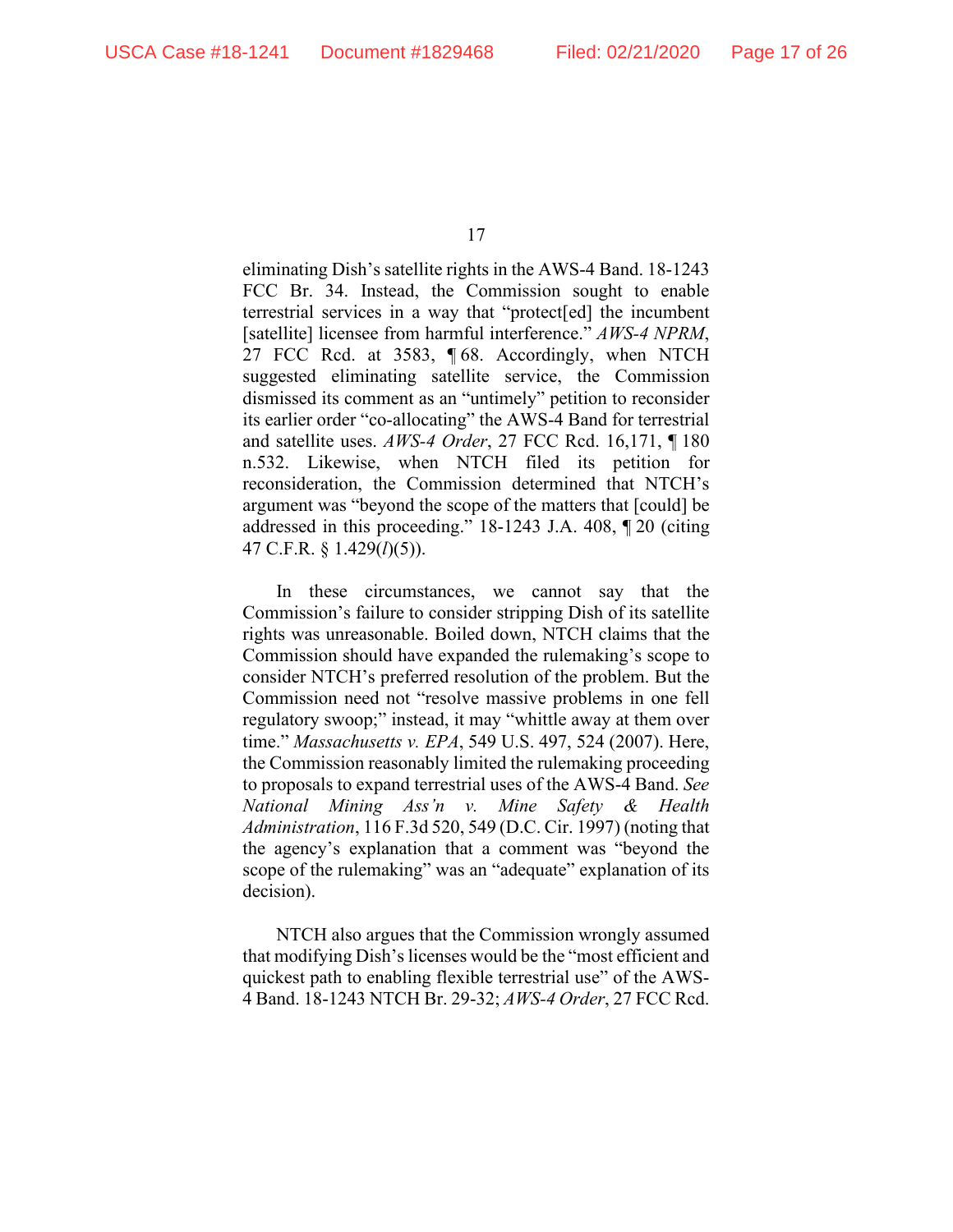at 16,164, ¶ 162. As evidence of the Commission's alleged misjudgment, NTCH references events that occurred *after* the *AWS-4 Order*. 18-1243 NTCH Br. 30. Specifically, NTCH claims that Dish failed to meet its interim deadlines and that the Commission granted Dish's request for a one-year extension of the final deadline. *Id*. But NTCH's claim that the agency "turn[ed] out to be mistaken *ex post* is of limited significance," as we must "judge the reasonableness of an agency's decision on the basis of the record before the agency at the time it made its decision." *Rural Cellular Ass'n v. FCC*, 588 F.3d 1095, 1107 (D.C. Cir. 2009). And though NTCH claims that the Commission's "blunder" was "actually quite apparent back in 2013," 18-1243 NTCH Br. 31, it musters as evidence a single comment that questions Dish's qualifications, 18-1243 J.A. 147 (comment of MetroPCS). Because the Commission's "predictive judgments" on this matter "are entitled to particularly deferential review," a single contrary comment does not render the agency's conclusion unreasonable. *See Earthlink*, 462 F.3d at 12 (internal quotation marks and alteration omitted).

Finally, NTCH claims that the Commission's failure to conduct an auction gave Dish an undeserved "windfall" and neglected to "recover[] for the public" a "portion of the value of the public spectrum resource." 18-1243 NTCH Br. 33–35 (citing 47 U.S.C.  $\S 309(i)(3)$ ). But the Commission retains the authority "to forgo an auction," so long as it acts "in the public interest." *M2Z Networks*, 558 F.3d at 563; *see also* 47 U.S.C. § 309(j)(6)(E). The Commission conceded the modifications would "result in an increase in value" for Dish, but nonetheless concluded that license modification was the "best and fastest method for bringing this spectrum to market." *AWS-4 Order*, 27 FCC Rcd. at 282, ¶ 178. These sorts of "judgments on the public interest are entitled to substantial judicial deference," *M2Z Networks*, 558 F.3d at 558 (internal quotation marks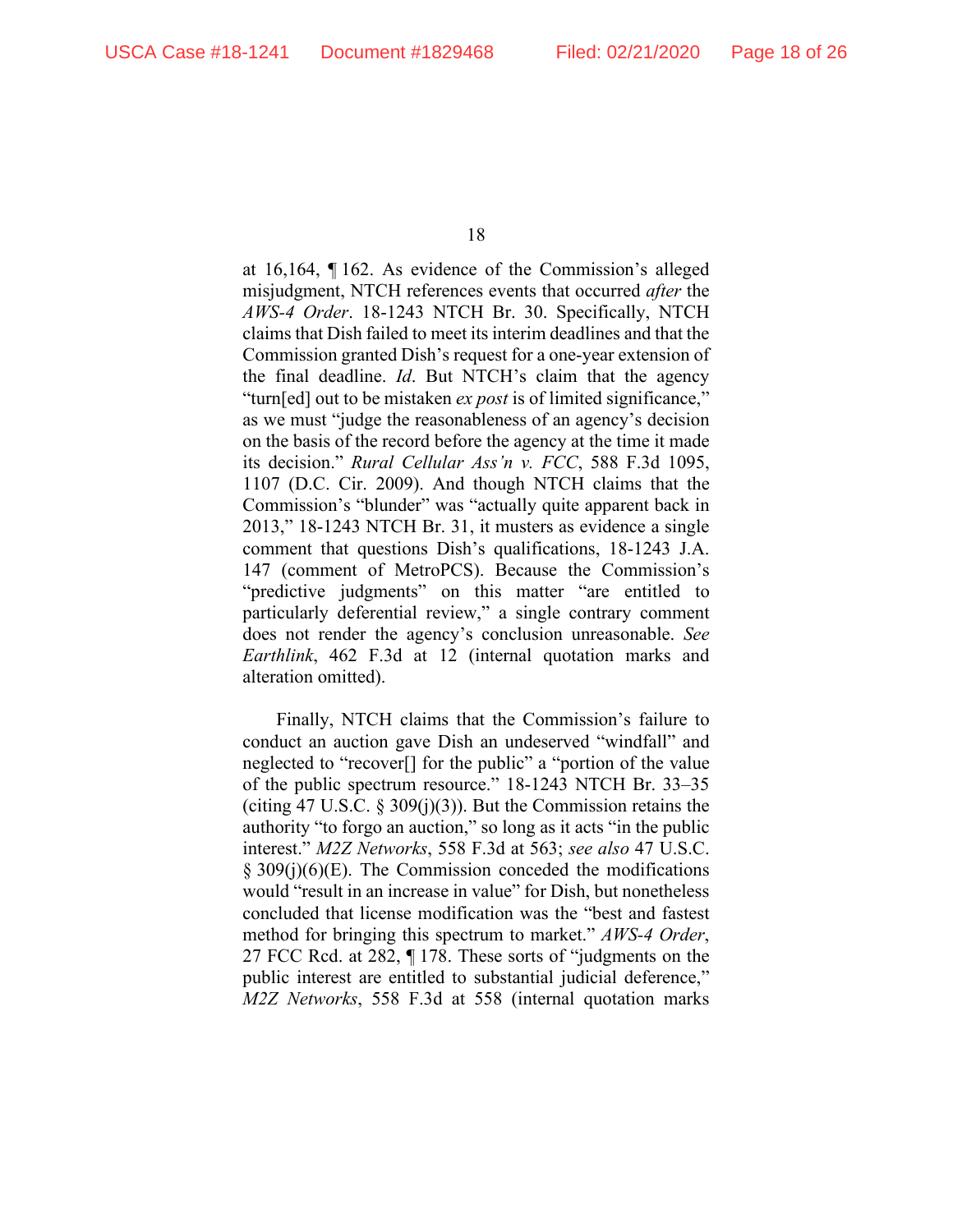omitted), and we see no reason to second-guess the Commission's decision to choose a functioning wireless broadband network over a possible influx of cash. We therefore decline NTCH's invitation to set aside the *AWS-4 Order*.

**C.** 

NTCH next argues that  $\S 309(i)$  of the Communications Act required the Commission to auction off the terrestrial rights in the AWS-4 Band as "initial licenses." 18-1243 NTCH Br.  $35-41$ ; 47 U.S.C. § 309(j)(1). Specifically, it claims that an initial license is one "first awarded for a particular frequency under a new licensing scheme, that is, one involving a *different set of rights and obligations for the licensee*." 18-1243 NTCH Br. 37–38 (quoting *Fresno Mobile Radio, Inc. v. FCC*, 165 F.3d 965, 970 (D.C. Cir. 1999) (emphasis added)). NTCH believes that, because the AWS-4 rights give Dish a "different set of rights and obligations," § 309(j) compels the Commission to allocate them through a public auction. 18- 1243 NTCH Br. 37–38.

NTCH misunderstands the structure of the Communications Act. The Commission must conduct an auction only if it accepts "mutually exclusive applications" for initial licenses, 47 U.S.C.  $\S 309(j)(1)$ , but the Communications Act also states that nothing in  $\S 309(j)$  shall "be construed to relieve the Commission of the obligation in the public interest to continue to use engineering solutions, negotiation, threshold qualifications, service regulations, and other means in order to *avoid* mutual exclusivity in application and licensing proceedings," *id.* § 308(j)(6)(E) (emphasis added); *see also M2Z Networks*, 558 F.3d at 562–63. In this case, because the Commission never accepted "mutually exclusive applications," it wasn't obligated to conduct an auction. NTCH nevertheless claims that our decision in *Fresno Mobile Radio*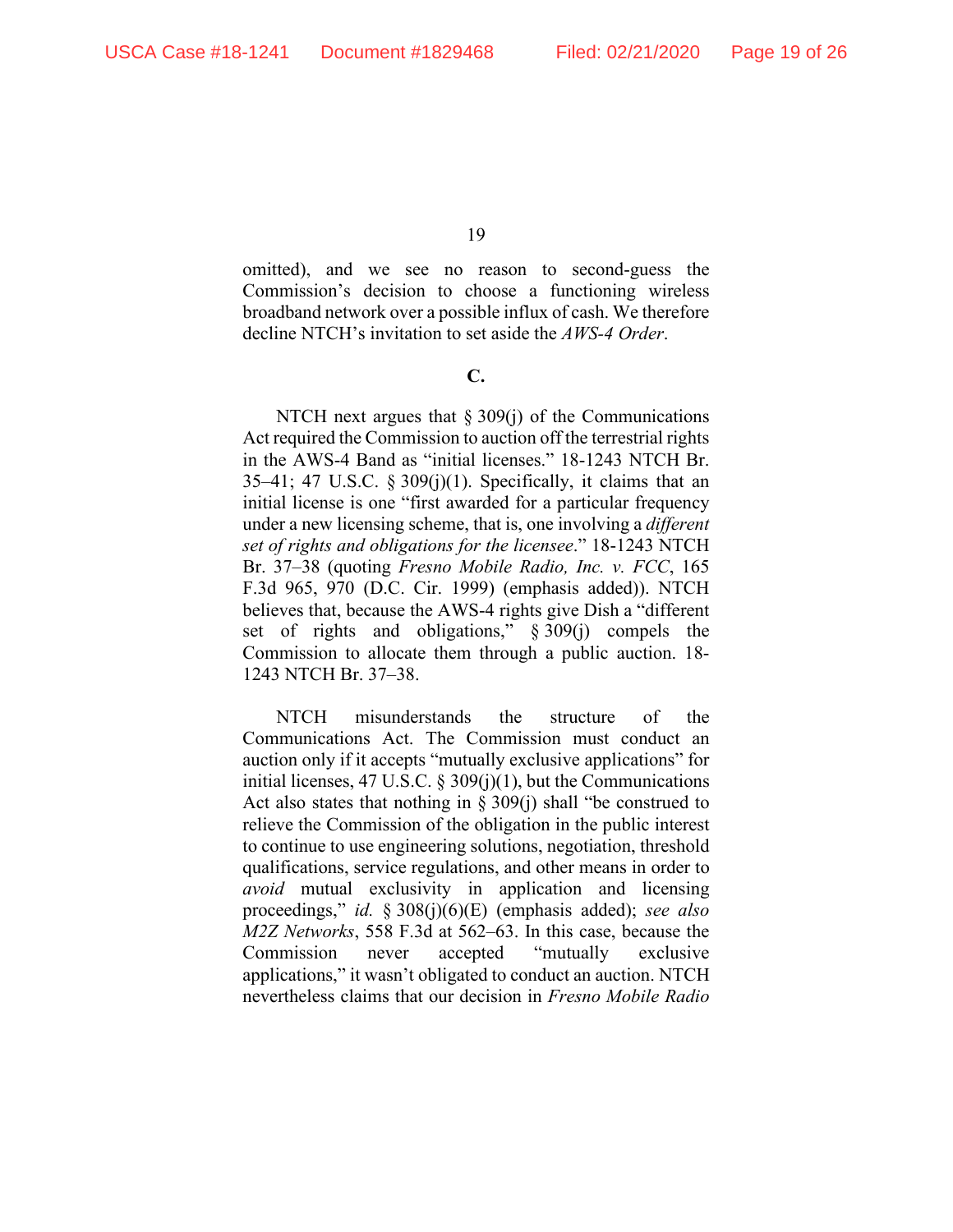requires the Commission to treat the AWS-4 rights as "initial licenses." 18-1243 NTCH Br. 37–40. But *Fresno Mobile Radio*  compels no such thing. There, we held that the Commission reasonably chose to treat certain spectrum rights as initial licenses, rather than to allocate them to the incumbent licensees, because the licenses included "a different set of rights and obligations." 165 F.3d at 970–71. But a holding that the Commission *may* treat a "different set of rights and obligations" as initial licenses provides no support for NTCH's contention that the Commission *must* do so.

**D.** 

Finally, NTCH argues that the Commission's decision to modify Dish's licenses exceeded its authority under § 316 of the Communications Act. 47 U.S.C. § 316(a). Under that provision, the Commission enjoys "broad power to modify licenses" if those modifications "serve the public interest, convenience and necessity." *California Metro Mobile Communications, Inc. v. FCC*, 365 F.3d 38, 45 (D.C. Cir. 2004). But the Commission's "power to modify existing licenses does not enable it to *fundamentally change* those licenses." *Cellco Partnership v. FCC*, 700 F.3d 534, 543-44 (D.C. Cir. 2012) (internal quotation marks omitted and emphasis added); *see also Community Television, Inc. v. FCC*, 216 F.3d 1133, 1140-41 (D.C. Cir. 2000) (same).

NTCH insists that the Commission's changes to Dish's licenses were so "fundamental" that they go beyond its modification authority under § 316. 18-1243 NTCH Br. 41-44. We need not address this argument, however, because NTCH failed to raise it until its petition for reconsideration. Generally, a challenger "forfeit[s] an opportunity to challenge an agency rulemaking on a ground that was not first presented to the agency for its initial consideration." *Advocates for Highway &*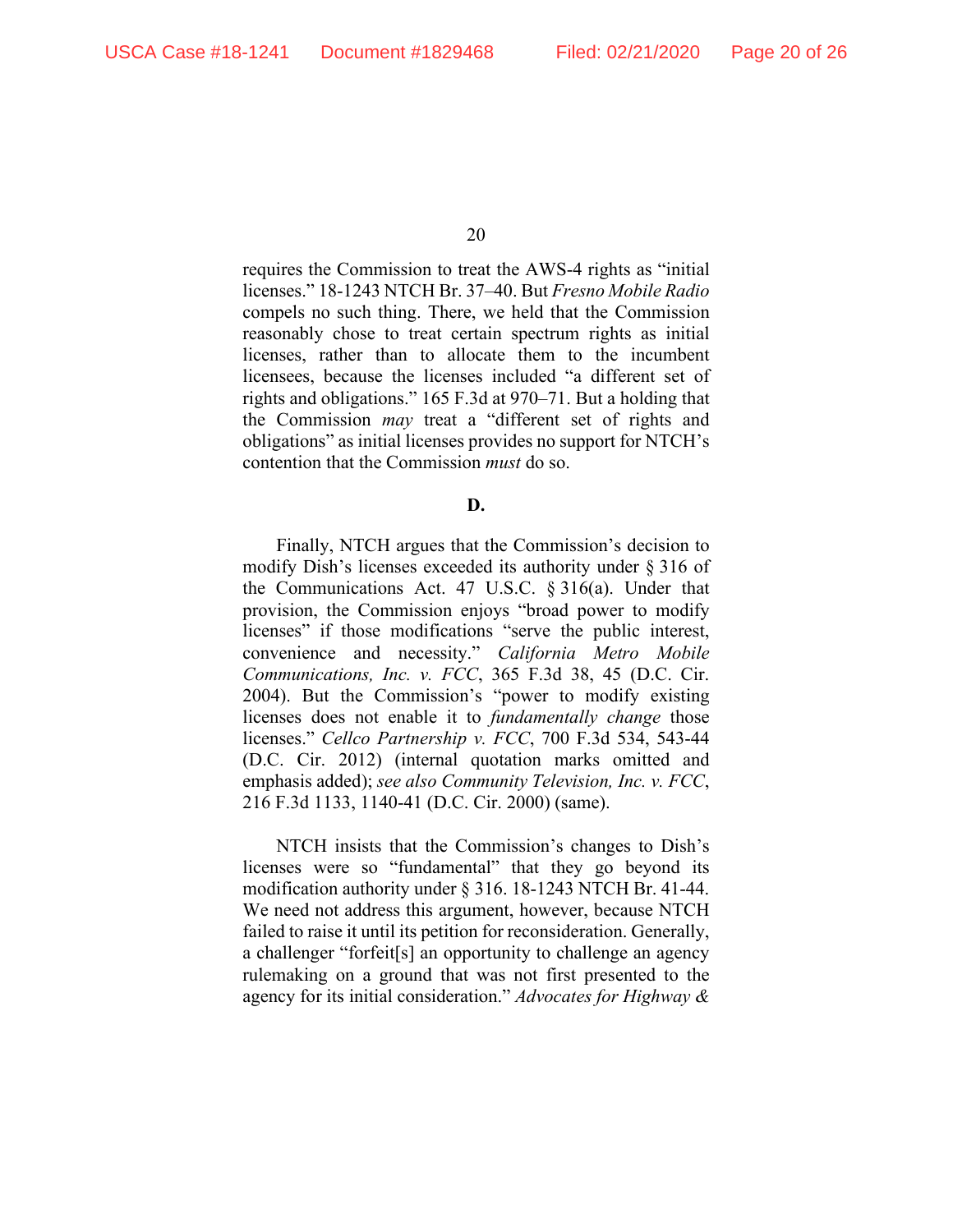*Auto Safety v. Federal Motor Carrier Safety Administration*, 429 F.3d 1136, 1150 (D.C. Cir. 2005); *see also Washington Ass'n for Television & Children v. FCC*, 712 F.2d 677, 681 (D.C. Cir. 1983) (noting that the provision authorizing review of Commission decisions "codif[ies] the judicially-created doctrine of exhaustion of administrative remedies"). As NTCH concedes, nowhere in its comments on the *AWS-4 NPRM* did it challenge the Commission's authority under § 316 to modify Dish's licenses. 18-1243 J.A. 404, ¶ 15. In denying NTCH's petition for reconsideration, the Commission dismissed NTCH's argument because its belated objection "frustrate[d]" the Commission's ability to "address [it] during the course of the rulemaking." *Id.* at 405, ¶ 15.

NTCH offers two rejoinders, but neither has merit. First, NTCH claims that *Dish*'s comments regarding § 316 preserved *NTCH*'s argument for our review. Dish argued that the Commission lacked § 316 authority to force Dish "to relinquish MSS or terrestrial rights to its spectrum," 18-1243 J.A. 206– 207—in other words, to do exactly as NTCH suggested. But Dish's objection that the Commission could not unilaterally *abolish* its satellite or terrestrial rights hardly preserves NTCH's contention that the Commission lacked authority to *authorize* stand-alone terrestrial services. 18-1243 NTCH Br. 41–44.

Second, NTCH claims that the Commission *did* consider its argument, so NTCH may address the issue here without "sandbagging" the Commission. 18-1243 Reply Br. 10. True enough, the Commission alternatively rejected NTCH's § 316 argument on the merits. 18-1243 J.A. 404–06. But the Commission's thoroughness does not salvage NTCH's forfeited claim. We will not grant "relief on the merits" when the Commission has "*properly* dismissed the pleading on procedural grounds." *BDPCS, Inc. v. FCC*, 351 F.3d 1177,

<sup>21</sup>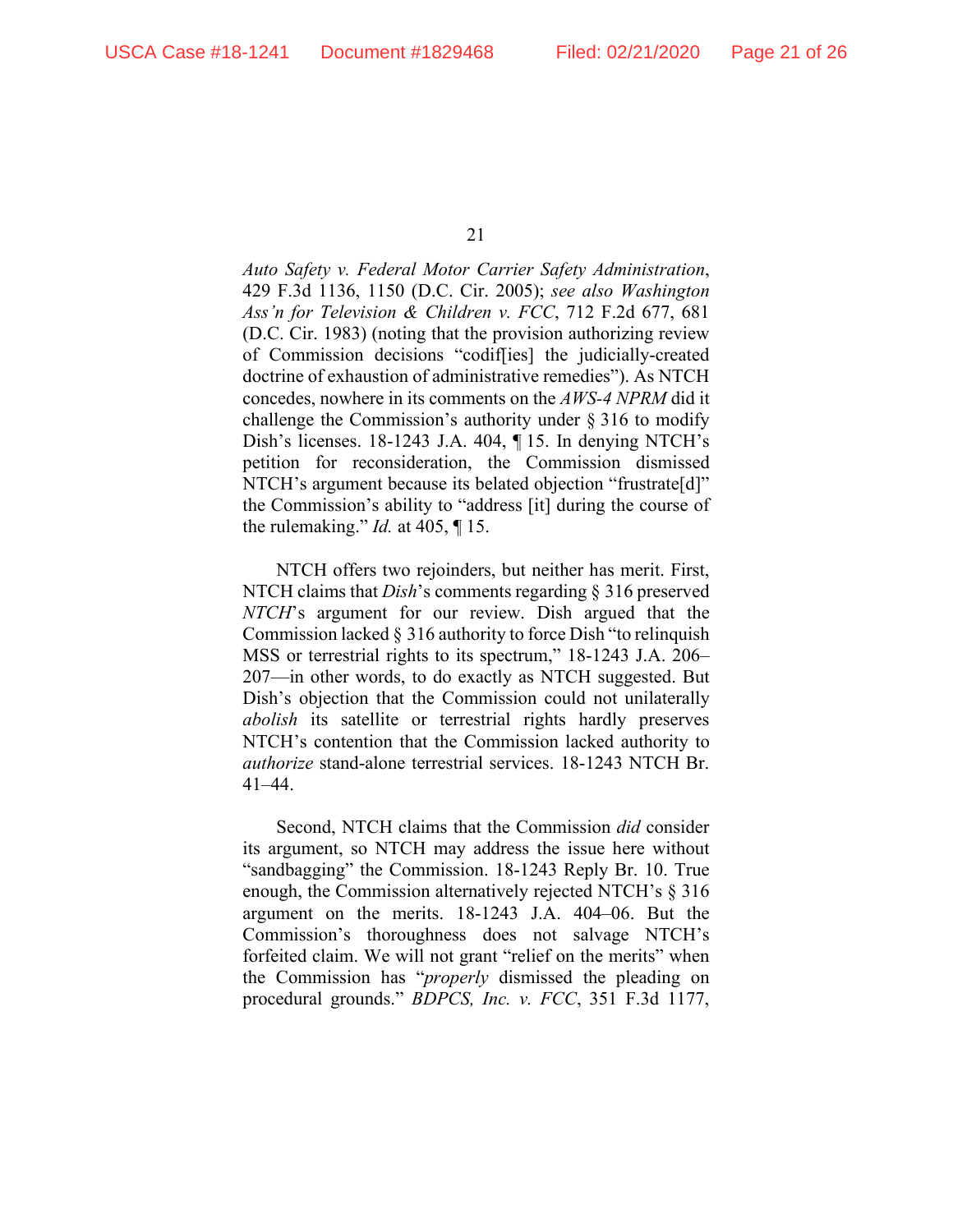1183 (D.C. Cir. 2003). Because the Commission correctly treated NTCH's claim as procedurally barred, "we have no occasion to reach the merits." *Id.* at 1184.

\* \* \*

Because none of NTCH's challenges to the *AWS-4 Order*  has merit, we deny its petition for review.

#### **III.**

This brings us, finally, to NTCH's challenges to the order granting Dish's request for a waiver of certain AWS-4 rules and to the Auction 96 procedures. We consider each in turn.

## **A.**

We begin with the Commission's dismissal of NTCH's application for review of the Bureau's order granting Dish's waivers. *In re Dish Network Corp.*, 33 FCC Rcd. 8456 (2018).

Under § 5(c)(4) of the Communications Act, NTCH may only seek review of the waiver if it was "aggrieved" by the Commission's action. The Commission interprets "aggrieved" in  $\S 5(c)(4)$  to impose the "Supreme Court's test for constitutional standing." *Id.* at 8460 n.42. In this case, the Commission concluded that NTCH lacked administrative standing because it failed "to demonstrate any direct causal link" between the waiver and "any actual or concrete injury to NTCH." *Id.* at 8461, ¶ 13. NTCH claimed that the Bureau's grant of the waivers "thwarted" its plans to participate in the H Block auction by skewing the auction in Dish's favor, but the Commission determined that NTCH "made a voluntary, business decision not to participate in the auction . . . *prior* to the" Bureau's order. *Id.* As the Commission concisely says on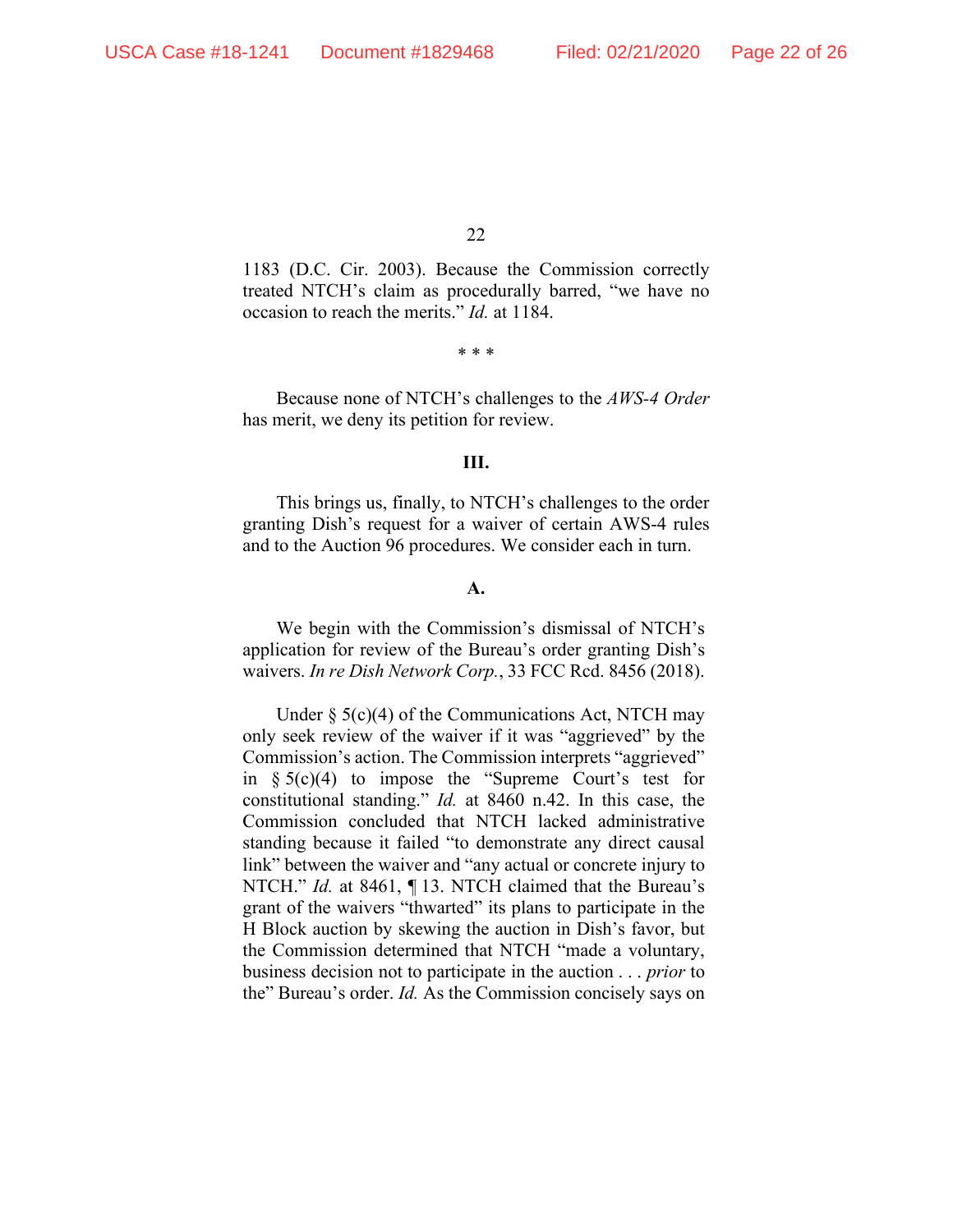appeal, NTCH "proximate[ly] cause[d]" its own injury by choosing not to bid. 18-1241 FCC Br. 59.

The Commission misunderstood NTCH's alleged injury. NTCH claims that the Commission deprived it not of a license itself, but rather of a fair and valid auction process. As discussed, such a claim "asserts a cognizable injury." *U.S. AirWaves, Inc. v. FCC*, 232 F.3d 227, 232 (D.C. Cir. 2000); *see also DIRECTV*, 110 F.3d at 830, even if the prospective bidder "voluntarily withdr[aws]" from the unfair auction. *Alvin Lou Media*, 571 F.3d at 7.

The Commission responds, correctly, that NTCH withdrew from the auction *before* Dish received the challenged waivers. But under our caselaw, the Commission still caused NTCH's harm. In *Airwaves*, we held that a disappointed bidder had standing to seek reconsideration of an auction, despite "challeng[ing] only the way in which the Commission treated licensees *after* the auction was completed." 232 F.3d at 232. The Commission's actions still caused that injury because the bidder "would have bid more had it known that financial terms more favorable than those announced at the time of the auction would later be offered to winning bidders." *Id.* Much like the challenger in *Airwaves*, NTCH has standing because it "would have" participated in Auction 96 if it had not anticipated that the Commission's grant of the waivers would skew the auction in Dish's favor.

We therefore vacate the Commission's order dismissing NTCH's application for review. But because the Commission never reached the merits of NTCH's challenge to the waiver, neither shall we. Having concluded that the Commission erred in its threshold analysis, we "remand to the agency for additional investigation or explanation." *Florida Power & Light Co. v. Lorion*, 470 U.S. 729, 744 (1985).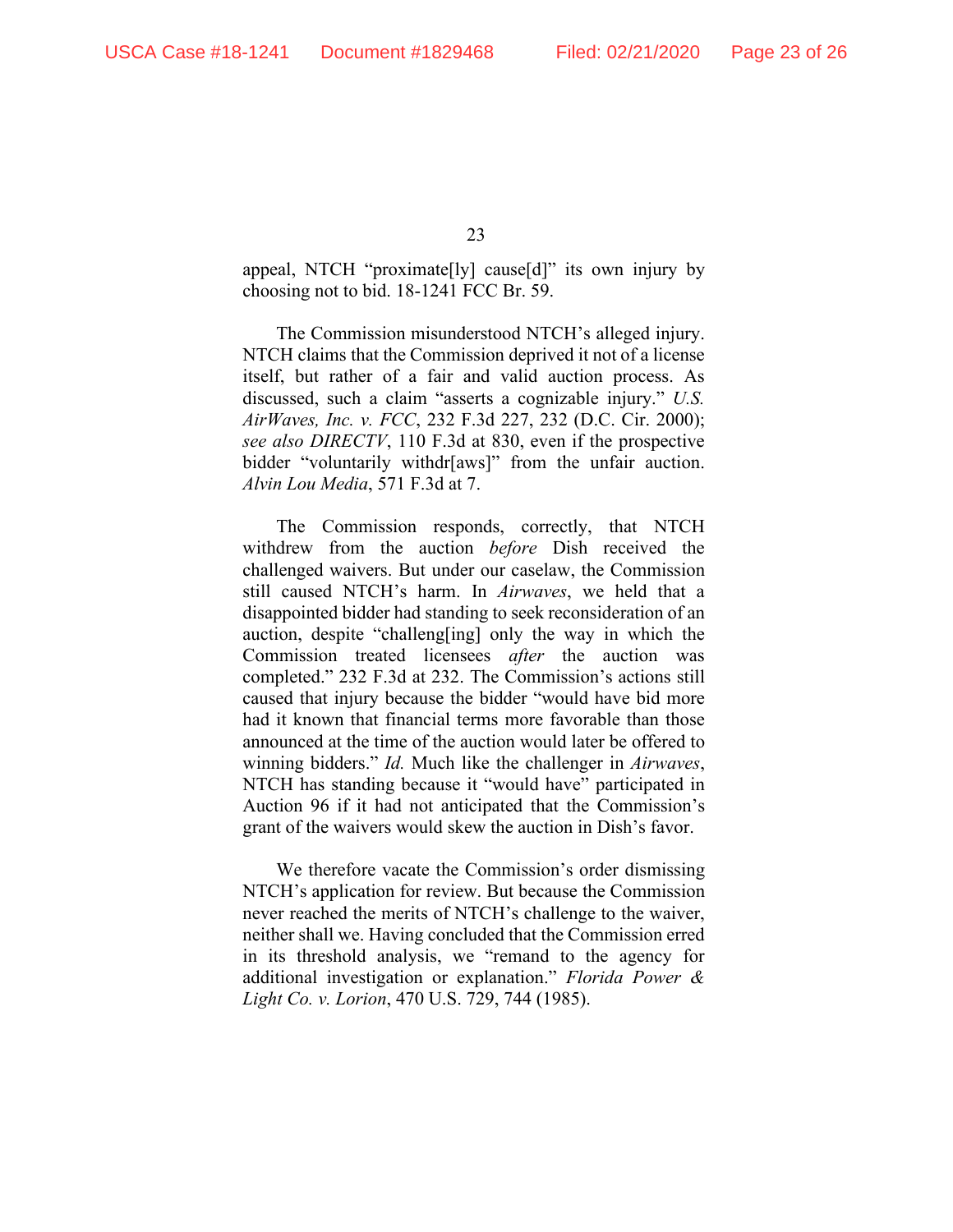# **B.**

NTCH also sought Commission review of the Bureau's Auction 96 procedures. The Commission denied NTCH's application for review both on procedural grounds and on the merits. *In re NTCH, Inc.*, 33 FCC Rcd. 8446 (2018). Because NTCH has failed to show that the Commission's decision was arbitrary or capricious, we deny the petition for review.

As a threshold issue, the Commission again challenges NTCH's standing. The Commission argues that NTCH cannot assert an Article III injury because the reserve price "did not hinder NTCH's ability to compete for licenses." 18-1241 FCC Br. 34. Specifically, the Commission claims that the *aggregate*  reserve price presented no bar to NTCH competing for *specific*  licenses within the H Block. *Id.* at 34–35. Once again, the Commission betrays a cramped view of NTCH's asserted injury. As discussed, the deprivation of a "valid procurement process," *Airwaves*, 232 F.3d at 232, constitutes an independent Article III injury, distinct from NTCH's ultimate failure to obtain a license. And because NTCH traces that deprivation to the Commission's adoption of Dish's proposed reserve price—a price that, in NTCH's view, skewed the auction mechanics—NTCH has standing to challenge the auction procedures.

Turning now to the merits, the Commission dismissed NTCH's application for review of the Bureau's order because NTCH failed to comply with the Commission's procedural rules. Under such rules, an application for review must "specify with particularity" why—selecting from five factors—the Bureau's order warrants the full Commission's review. 47 C.F.R. § 1.115(b)(2). The Commission concluded that NTCH failed to do so. *In re NTCH, Inc.*, 33 FCC Rcd. 8446, 8450, ¶ 11 (2018). We review this "dismissal of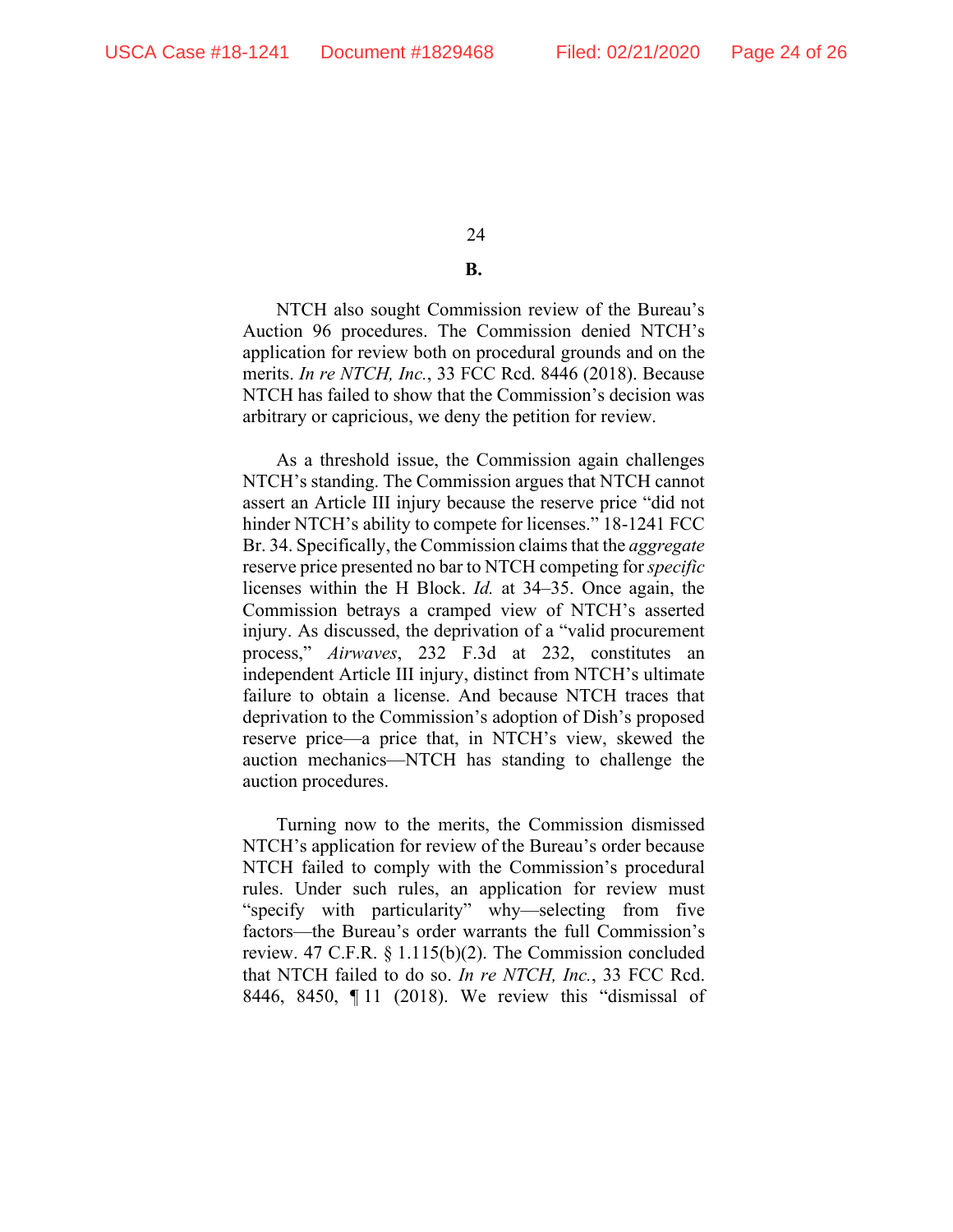pleadings on procedural grounds under the familiar standards of the Administrative Procedure Act," *BDPCS*, 351 F.3d at 1183, and we find the Commission's decision reasonable.

Under a header entitled "Factors Warranting Commission Consideration," NTCH cited three errors: (1) the reserve price was set "contrary to precedent" and was "unsupported by the facts of record," (2) "adopting a reserve price based on a deal with a potential auction bidder [wa]s unprecedented," and (3) the Bureau's action "constitute[d] a prejudicial procedural error." 18-1241 J.A. 269. NTCH's asserted errors parrot the factors in the Commission's rules, but the agency found that NTCH identified no "statute, regulation, case, precedent, or established Commission policy (or any evidence of record)" undermining the Bureau's decision. *In re NTCH, Inc.*, 33 FCC Rcd. 8,446, 8,450–51, ¶ 11 (2018). Likewise, NTCH identified no "concrete harm or prejudice it may have suffered" from the alleged procedural error. *Id*. In other words, NTCH alleged "unprecedented" action and "prejudicial" error without citing precedent or showing prejudice.

NTCH responds that the Commission's rules require it only "to identify briefly" which factors from the "menu of five possible choices" justify review. 18-1241 Reply Br. 14. NTCH thinks it cleared this "minor hurdle" because it "carefully and explicitly laid out" specific factors. *Id*. But again, NTCH cites no authority supporting its assertion, and we've said in a similar context that the Commission "need not sift pleadings and documents to identify arguments that are not stated with clarity." *Bartholdi Cable Co., Inc. v. FCC*, 114 F.3d 274, 279 (D.C. Cir. 1997) (internal quotation marks omitted). Given the "highly deferential standard" we apply under arbitrary and capricious review, *Cellco Partnership*, 357 F.3d at 93, NTCH has given us no basis to conclude that the agency's dismissal was improper. Because the Commission acted lawfully, "we